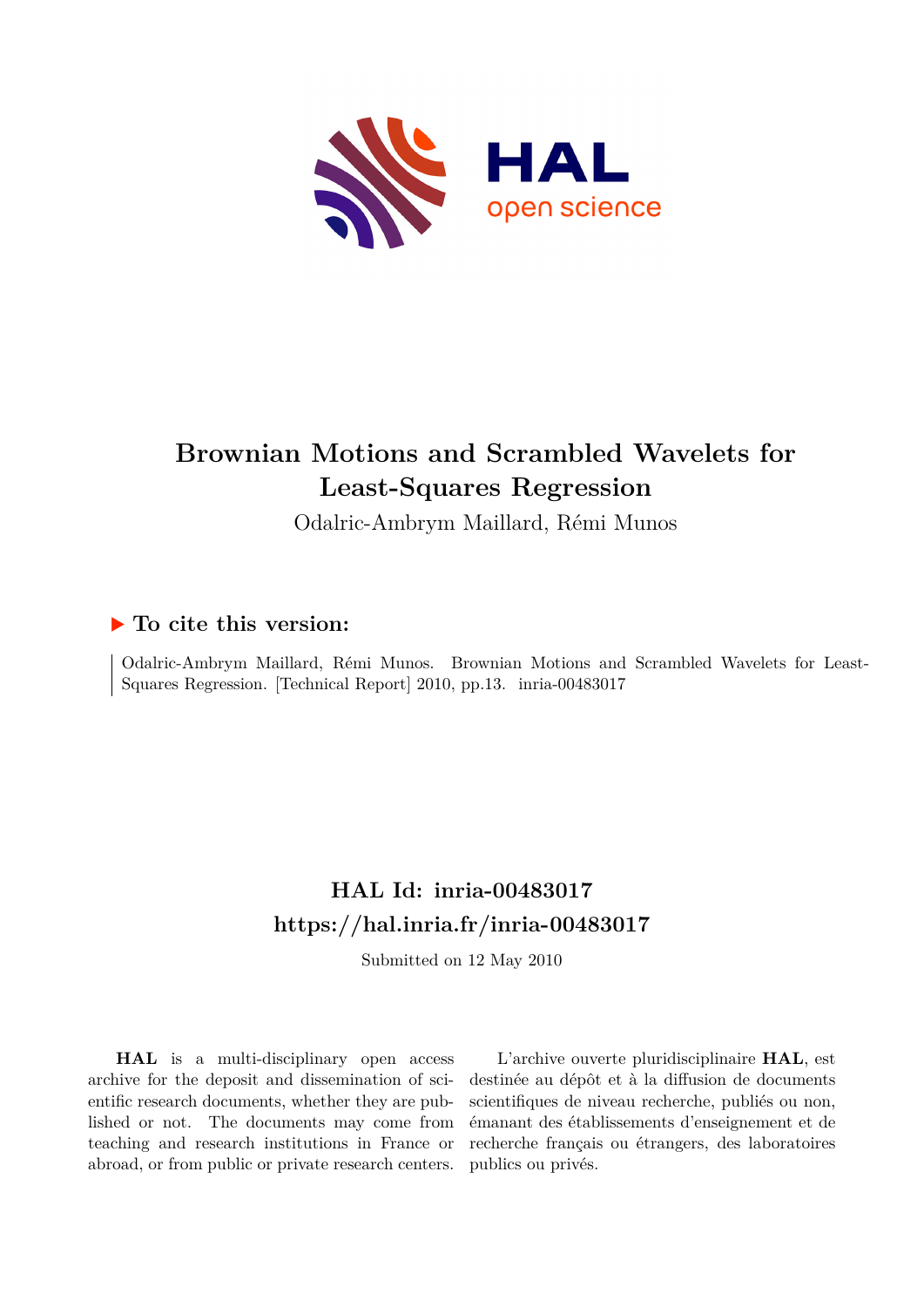# Brownian Motions and Scrambled Wavelets for Least-Squares Regression

Odalric-Ambrym Maillard, Rémi Munos

SequeL Project, INRIA Lille 40 avenue Halley, 59650 Villeneuve d'Ascq, France {odalric.maillard, remi.munos}@inria.fr

#### Abstract

We consider ordinary (non penalized) least-squares regression where the regression function is chosen in a randomly generated sub-space  $\mathcal{G}_P \subset \mathcal{S}$  of finite dimension P, where  $\mathcal{S}$  is a function space of infinite dimension, e.g.  $L_2([0,1]^d)$ .  $\mathcal{G}_P$  is defined as the span of P random features that are linear combinations of the basis functions of  $S$  weighted by random Gaussian i.i.d. coefficients. We characterize the so-called kernel space  $K \subset S$  of the resulting Gaussian process and derive approximation error bounds of order  $O( ||f||^2_{\mathcal{K}} \log(P)/P)$  for functions  $f \in \mathcal{K}$  approximated in  $\mathcal{G}_P$ . We apply this result to derive excess risk bounds for the least-squares estimate in various spaces. For illustration, we consider regression using the so-called *scrambled wavelets* (i.e. random linear √ combinations of wavelets of  $L_2([0,1]^d)$ ) and derive an excess risk rate  $O(||f^*||_{\mathcal{K}}(\log N)/\sqrt{N})$ which is arbitrarily close to the minimax optimal rate (up to a logarithmic factor) for target functions  $f^*$  in  $\mathcal{K} = H^s([0,1]^d)$ , a Sobolev space of smoothness order  $s > d/2$ . We describe an efficient implementation using lazy expansions with numerical complexity  $\tilde{O}(2^dN^{3/2} \log N + N^{5/2})$ , where  $d$  is the dimension of the input data and  $N$  is the number of data.

## 1 Introduction

We consider ordinary least-squares regression using randomly generated feature spaces. Let us first describe the general regression problem: we observe data  $\mathcal{D}_N = (\{x_n, y_n\}_{n\leq N})$  (with  $x_n \in \mathcal{X}, y_n \in \mathbb{R}$ ), assumed to be independently and identically distributed (i.i.d.) from some distribution P, where  $x_n \sim P_{\mathcal{X}}$  and

$$
y_n = f^*(x_n) + \eta_n(x_n),
$$

where  $f^*$  is some (unknown) target function such that  $||f^*||_{\infty} \leq L$  and  $\eta_n$  is a centered, independent noise of variance bounded by  $\sigma^2$ . We assume that L and  $\sigma$  are known.

Now, for a given class of functions F, and  $f \in \mathcal{F}$ , we define the empirical  $\ell_2$ -error

$$
L_N(f) \stackrel{\text{def}}{=} \frac{1}{N} \sum_{k=1}^{N} [y_n - f(x_n)]^2
$$

,

and the generalization error

$$
L(f) \stackrel{\text{def}}{=} \mathbb{E}_{(X,Y)\sim P}[(Y - f(X))^2].
$$

The goal is to return a regression function  $\hat{f} \in \mathcal{F}$  with lowest possible generalization error  $L(\hat{f})$ . The excess risk  $L(\hat{f}) - L(f^*)$  measures the closeness to optimality.

In this paper we consider infinite dimensional spaces  $F$  that are generated by a denumerable family of functions  $\{\varphi_i\}_{i\geq 1}$ , called *initial features*. We assume that  $f^* \in \mathcal{F}$ .

Since  $\mathcal F$  is an infinite dimensional space, the empirical risk minimizer in  $\mathcal F$  is certainly subject to overfitting. Traditional methods to circumvent this problem have considered penalization, i.e. one searches for a function in  $F$  which minimizes the empirical error plus a penalty term, for example

$$
\widehat{f} = \arg\min_{f \in \mathcal{F}} L_N(f) + \lambda ||f||_p^p, \quad \text{ for } p = 1 \text{ or } 2.
$$

where  $\lambda$  is a parameter and usual choices for the norm are  $\ell_2$  (ridge-regression [17]) and  $\ell_1$  (LASSO [16]).

In this paper we follow an alternative approach introduced in [10], called Compressed Least Squares Regression, which considers generating randomly a subspace  $\mathcal{G}_P$  (of finite dimension P) of F, and then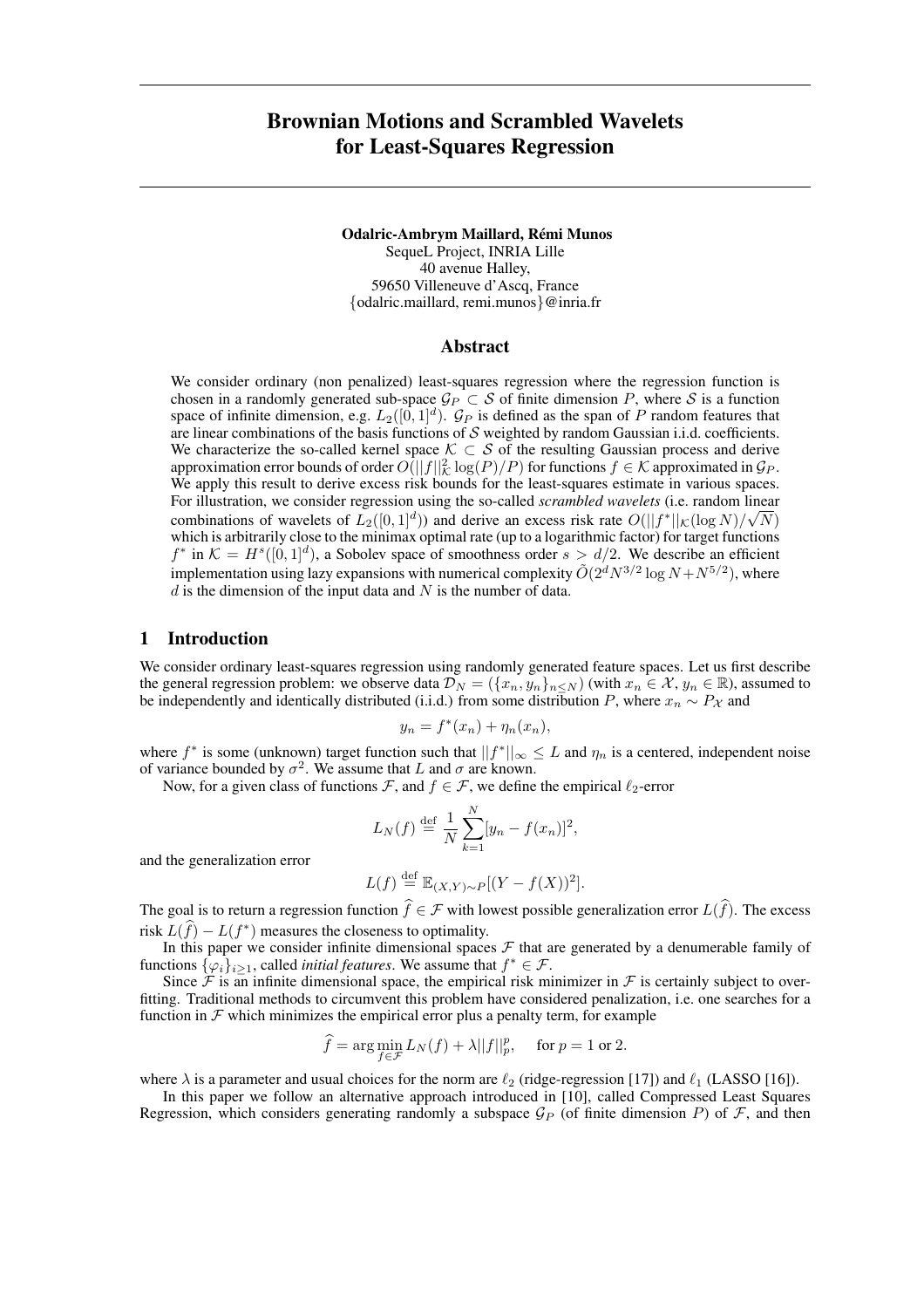returning the empirical risk minimizer in  $\mathcal{G}_P$ , i.e.  $\arg \min_{g \in \mathcal{G}_P} L_N(g)$ . Their work considered the case when  $F$  is of finite dimension. Here we consider the case of infinite dimension and provide a characterization of the resulting approximation spaces for which learning is possible.

Regression with random subspaces: Let us briefly recall the method described in [10]. The random subspace  $\mathcal{G}_P$  is generated by constructing a set of P *random features*  $(\psi_p)_{1 \leq p \leq P}$  defined as linear combinations of the initial features  $\{\varphi_i\}_{1\leq i\leq F}$  (in their work, they assumed that  $\tilde{\mathcal{F}}$  has a finite dimension  $F$ ) weighted by some random coefficients:

$$
\psi_p(x) \stackrel{\text{def}}{=} \sum_{i=1}^F A_{p,i} \varphi_i(x), \text{ for } 1 \le p \le P,
$$

where the coefficient  $A_{p,i}$  are drawn i.i.d. from a centered distribution with variance  $1/P$ . Here we explicitly choose a Gaussian distribution  $\mathcal{N}(0, 1/P)$ . We write A the random  $P \times F$  matrix with elements  $(A_{p,i})$ .

Then  $\mathcal{G}_P \subset \mathcal{F}$  is defined as the vector space spanned by those features, i.e.

$$
\mathcal{G}_P \stackrel{\text{def}}{=} \{g_\beta(x) \stackrel{\text{def}}{=} \sum_{p=1}^P \beta_p \psi_p(x), \beta \in \mathbb{R}^P \}.
$$

Now, the least-squares estimate  $g_{\hat{\beta}} \in \mathcal{G}_P$  is the function in  $\mathcal{G}_P$  with minimal empirical error, i.e.

$$
g_{\widehat{\beta}} = \arg\min_{g_{\beta} \in \mathcal{G}_P} L_N(g_{\beta}),\tag{1}
$$

and is such that  $\hat{\beta} = \Psi^{\dagger} Y \in \mathbb{R}^{P}$ , where  $\Psi$  is the  $N \times P$ -matrix composed of the elements:  $\Psi_{n,p} \stackrel{\text{def}}{=} \Psi_{p}(x_{n}),$ and  $\Psi^{\dagger}$  is the Moore-Penrose pseudo-inverse of  $\Psi^1$ . The final prediction function  $\hat{g}(x)$  is the truncation (to the threshold  $\pm L$ ) of  $g_{\widehat{\beta}}$ , i.e.  $\widehat{g}(x) \stackrel{\text{def}}{=} T_L[g_{\widehat{\beta}}(x)],$  where

$$
T_L(u) \stackrel{\text{def}}{=} \begin{cases} u & \text{if } |u| \leq L, \\ L \text{ sign}(u) & \text{otherwise.} \end{cases}
$$

The result of [10] states that with probability at least  $1 - \delta$  (on the choice of the random matrix A, thus on  $\mathcal{G}_P$ ), the generalization error of  $\hat{g}$  is bounded as

$$
L(\widehat{g}) - \inf_{f \in \mathcal{F}} L(f) = O\Big(\frac{P \log(N)}{N} + ||\alpha^*||^2 \sup_{x \in \mathcal{X}} ||\varphi(x)||^2 \frac{\log(N/\delta)}{P}\Big),\tag{2}
$$

where  $\alpha^*$  is the vector coefficient of the target function  $f^* \in \mathcal{F}$  (i.e.  $f^* = \sum_{i=1}^F \alpha_i^* \varphi_i$ ) and  $||u||^2 \stackrel{\text{def}}{=}$ <br> $\sum_{i=1}^F \alpha_i^2 \varphi_i$ ) and  $||u||^2$  $_{i=1}^{F} u_i^2$ . The bound shows a usual decomposition in terms of estimation error (first term) and approxima- $\sum_{i=1}^{\infty} u_i$ . The bound shows a usual decomposition in terms of estimation error (inst term) and approximation error w.r.t.  $\mathcal{G}_P$  (second term). Now, the best tradeoff, obtained for P of order  $||\alpha^*|| \sup_x ||\varphi(x)||\sqrt{N$ provides an excess risk of  $O(||\alpha^*|| \sup_x ||\varphi(x)|| \frac{\log N/\delta}{\sqrt{N}})$ .

**Our motivation** The result (2) says that if the term  $||\alpha^*|| \sup_x ||\varphi(x)||$  is small, then the least-squares estimate in the random subspace  $\mathcal{G}_P$  has low excess risk. The questions we wish to address now are: Can we characterize the spaces for which this is the case? And, since the final bound does not involve the dimension F, can we handle the case when F is of infinite dimension? This paper gives a positive answer to these questions.

An initial motivation for this work lies in the following simple property of the random features  $(\psi_p)_{1\leq p\leq P}$ :

**Lemma 1** *Provided that the initial features*  $(\varphi_i)_{1\leq i\leq F}$  *are continuous, each random feature*  $\psi_p$  *is a Gaussian process indexed by the space*  $\mathcal X$  *with covariance structure given by*  $\frac{1}{P} \langle \varphi(x), \varphi(x') \rangle$  *(where*  $\varphi(x) \in \mathbb R^F$  *is the vector with components*  $(\varphi_i(x))_{1 \leq i \leq F}$ *).* 

**Proof:** By definition,  $\psi_p(x) = A_p \varphi(x)$  where  $A_p$  is the  $p^{\text{th}}$  row of the random matrix A, which contains i.i.d.  $\mathcal{N}(0, \frac{1}{p})$  entries. We may rewrite  $\psi_p(x) = \psi_x(A_p)$  to highlight the role of the random variable  $A_p$ . Thus  $\mathbb{E}_{A_p}(\psi_x(A_p)) = 0$ , and by definition:

$$
Cov_{A_p}(\psi_x, \psi_{x'}) = \mathbb{E}_{A_p}(\psi_x(A_p)\psi_{x'}(A_p))
$$
  
= 
$$
\frac{1}{P} \sum_{i=1}^P \varphi_i(x)\varphi_i(x') = \frac{1}{P} \langle \varphi(x), \varphi(x') \rangle
$$

<sup>&</sup>lt;sup>1</sup>In the full rank case when  $N \geq P$ ,  $\Psi^{\dagger} = (\Psi^T \Psi)^{-1} \Psi^T$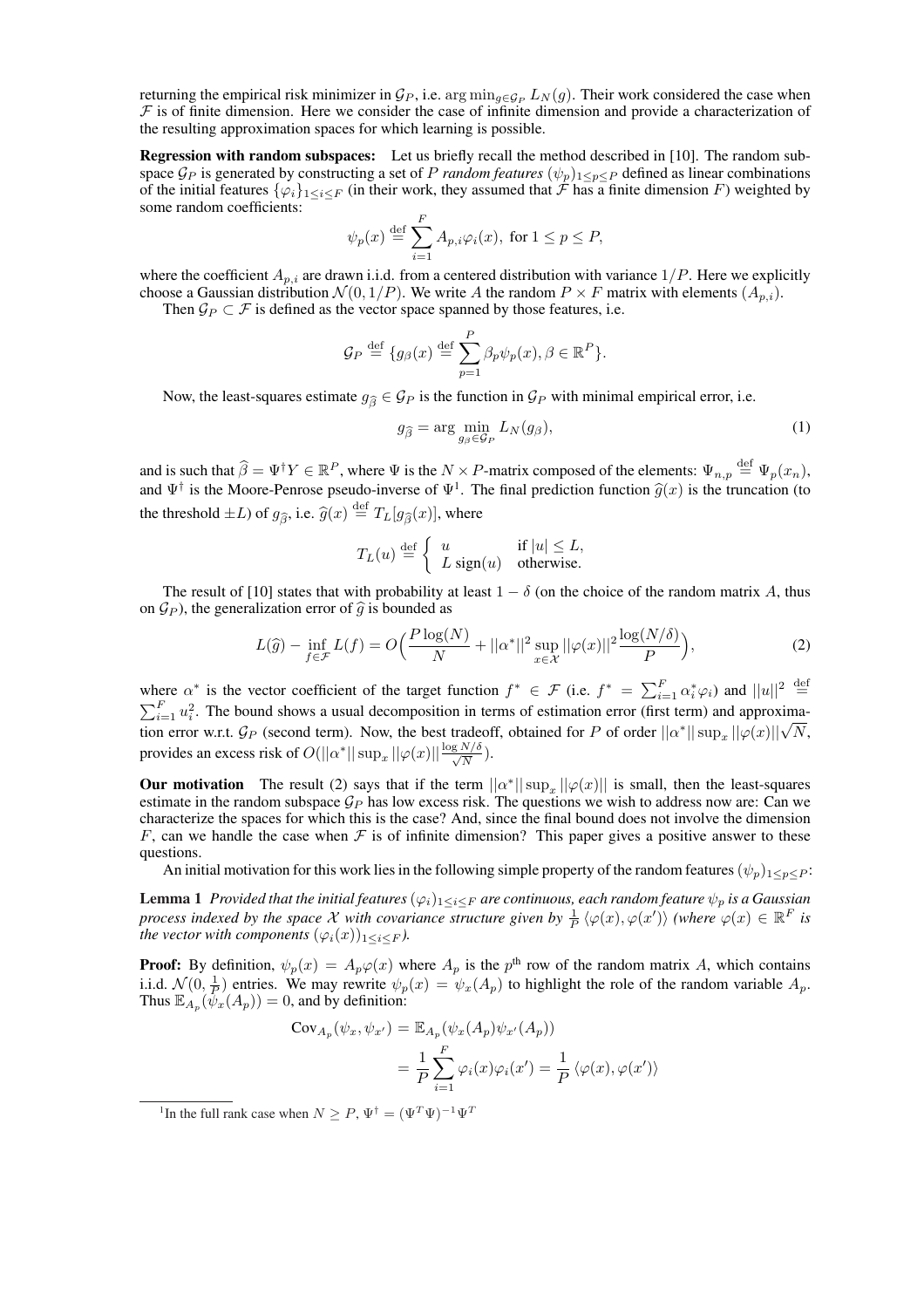The continuity of the initial features ( $\varphi_i$ ) guarantees that there exists a continuous version of the process  $\psi_p$ which is thus a Gaussian process.

Then it is natural to ask what happens when  $F \to \infty$ . Since  $\psi_p(x) = \sum_{i=1}^F A_{p,i} \varphi_i(x)$ , this means we want to understand and give a meaning to the object  $W(x) = \sum_{i=1}^{\infty} \xi_i \varphi_i(x)$  (where we drop the index p for simplicity and introduce the standard normal i.i.d. variables  $(\xi_i)_i$ ). We will use the theory of Gaussian random functions in Section 2.3 (see [9, 8]) for that purpose. But let us start with a motivating example.

Motivating Example 1: Brownian motions indexed by  $[0, 1]$ . Consider the following simple example where the initial features are multiscaled hat functions on the space  $\mathcal{X} = [0, 1]$ . The mother hat function is  $\Lambda(x) = x\mathbb{I}_{[0,1/2]} + (1-x)\mathbb{I}_{[1/2,1]}$ , and the rescaled hat functions are  $\Lambda_{i,l}(x) = 2^{-j/2}\Lambda(2^{j}x - l)$  for any scale  $j \ge 1$  and translation index  $0 \le l \le 2^j - 1$ . We also write  $\Lambda_0(x) = x$  and  $\Lambda_1(x) = 1$ . This defines a basis of  $\mathcal{C}^0([0,1])$  (introduced by Faber in 1910, and known as the Schauder basis, see [7] for an interesting overview).

Those functions are indexed by the scale  $j$  and translation index  $l$ , but all functions may be equivalently indexed by a unique index  $i \geq 1$ .

We will see in Section 2.2 that the random features  $\psi_p(x)$ , defined as linear combinations of those hat functions weighted by Gaussian i.i.d. random numbers, are Brownian motions. In Section 3 we will show that such Brownian motions are indeed good for regression in the sense that if the target function  $f^*$  belongs to the Sobolev space  $H^1([0,1])$  of order 1 (space of functions which have a weak derivative in  $L_2([0,1])$ ), then the least-squares estimate in  $\mathcal{G}_P$  (defined by P Brownian motions) has an excess risk of  $O(\frac{P \log N}{N} + ||f||_{H^1}^2 \log P)$ . Now choosing P of order  $||f||_{H^1}$ √  $\overline{N}$ , we deduce the excess risk  $O(||f||_{H^1} \frac{\log N}{\sqrt{N}})$  $\frac{N}{N}$ ).

Our contribution In this paper, we analyze least-squares regression with random subspaces and illustrate our analysis using two examples: *Brownian motions* (Example 1) and what we call *scrambled wavelets* (Example 2), defined as linear combination of wavelets weighted by random Gaussian coefficients.

In Section 2, we study the random objects (random features, random subspace) considered in this setting, and precisely characterize a special space of functions related to these objects called the kernel space. We make use of two theories: (1) Gaussian Random Function Theory (that studies precise properties of objects like Brownian bridges, Strassen balls, etc.) that allows for good flexibility in the choice of the basis functions of the target space, and (2) Approximation Theory, and more precisely, Multi-Resolution Analysis (MRA) (which deals for instance with wavelets and Besov spaces).

In Section 3, we apply this analysis to provide generalization bounds which extend the results of [10] to the case when  $\mathcal F$  is of infinite dimension. The analysis shows that in Example 2, the excess risk of the least-squares estimate built with scrambled wavelets is arbitrarily close to the minimax rates on the associated kernel space (which is a Sobolev space).

Finally, in Section 5, we describe an efficient numerical implementation using a multiresolution tree structure that generates the expansion of the random features  $(\psi_p)$  only at the data points (lazy implementation). The resulting algorithm has numerical cost  $O(2^d N^{3/2} \log N)$  (where d is the dimension of X) for building the linear system, and  $O(N^{5/2})$  for solving it.

# 2 Elements of theory about Gaussian objects

We now give an interpretation of the random features in terms of random processes and analyze the corresponding limit object when the dimension of the initial feature space  $F$  is infinite.

In this Section we will introduce the notion of a Gaussian object  $W$  (Section 2.1), define its kernel space  $K$  (Section 2.2), and its expansion (Section 2.3).

#### 2.1 Gaussian objects

Let S be a vector space and S' its dual. We write  $(\cdot, \cdot)$  its duality product.

**Definition 2 (Gaussian objects)** *A random*  $W \in S$  *is called a Gaussian object if for all*  $v \in S'$ *, we have that*  $(\nu, W)$  *is a Gaussian (real-valued) variable. Now we call* 

- $a \in S$  *an expectation of*  $W$  *if*  $\forall \nu \in S'$ ,  $\mathbb{E}(\nu, W) = (\nu, a)$ *.*
- $K: \mathcal{S}' \to \mathcal{S}$  *a covariance operator of* W if  $\forall v, v' \in \mathcal{S}'$ ,  $Cov((v, W)(v', W)) = (v, Kv')$ .

*When* a and *K exists, we write*  $W \sim \mathcal{N}(a, K)$ *.*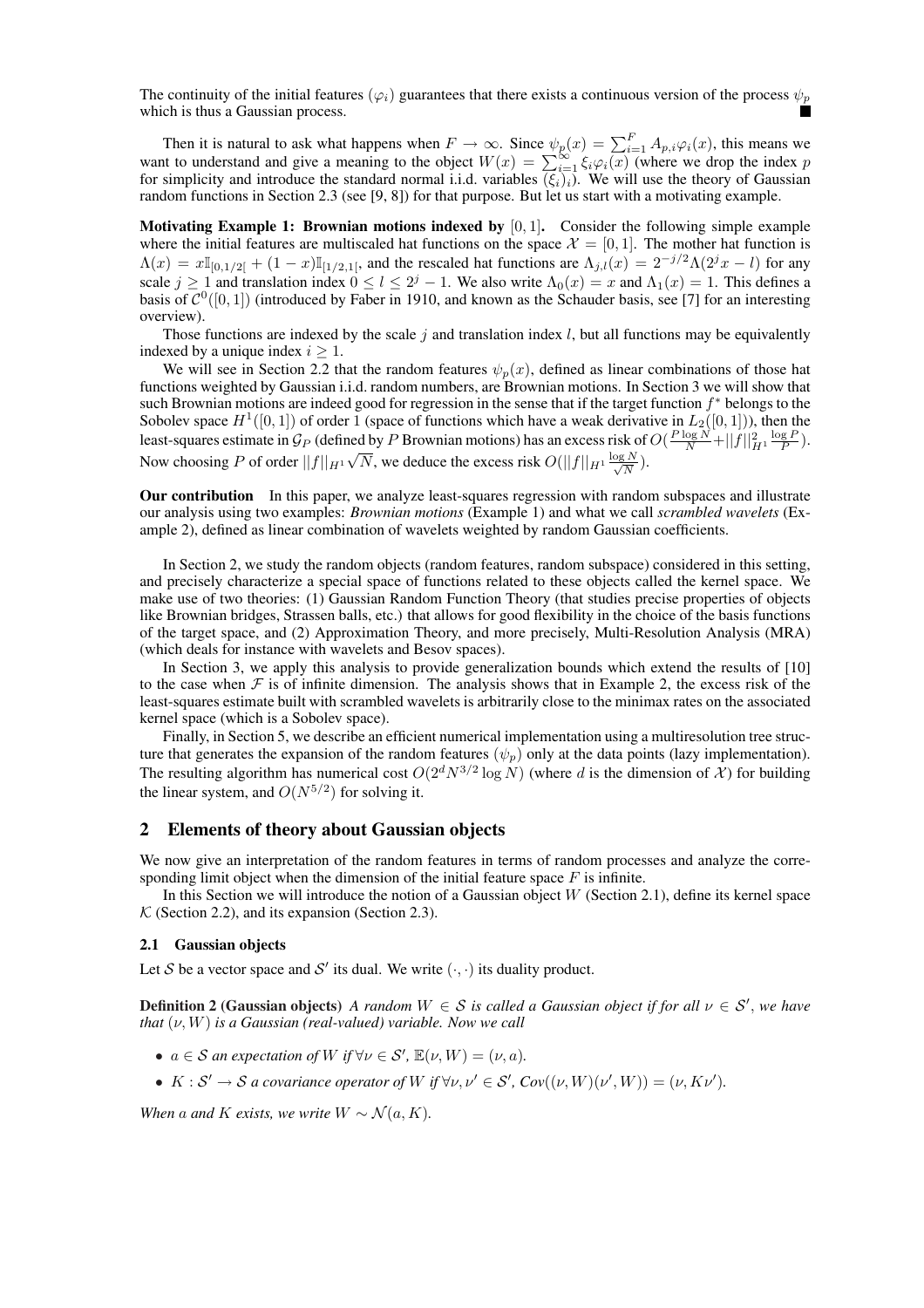**Example 1:** Consider the case where  $S = C([0, 1])$  is the space of continuous real-valued functions **Example 1:** Consider the case where  $S = C([0, 1])$  is the space of continuous real-valued functions of the unit interval. Then S' is the set of signed measures and we can define  $(\nu, f) = \int_{[0, 1]} f d\nu$ . Then the Brownian motion indexed by [0, 1] is a Gaussian object  $W \in C([0, 1])$  with  $a \equiv 0$  and K defined by the Brownian motion indexed by<br>  $(K\nu)(t) = \int_{[0,1]} \min(s,t)\nu(ds).$ 

#### 2.2 Definition of the kernel space

Given a Gaussian centered object W, one may naturally define a space  $K \subset S$  called the **kernel space** of  $\mathcal{N}(0, K)$ . It is built by first enriching S' with all measurable linear functionals (w.r.t. W), and then taking the dual of its closure. We now define it precisely by introducing the canonical injection  $I'$  of the continuous linear functionals into the space of measurable linear functionals, and its adjoint I. We refer the interested reader to [9] or [8] for refinements.

For any  $\nu \in S'$ , we have  $(\nu, K\nu) = \mathbb{E}(\nu, W)^2 < \infty$ . Thus  $(\nu, \cdot) \in L^2(\mathcal{S}, \mathcal{N}(0, K))$  which is the space of square integrable functionals under measure  $\mathcal{N}(0, K)$ , i.e.  $\{z : \mathcal{S} \to \mathbb{R}, \mathbb{E}_{W \sim \mathcal{N}(0, K)} |z(W)|^2 < \infty \}$ . Now define the injection  $I': S' \to L^2(S, \mathcal{N}(0, K))$  by  $I'(\nu) = (\nu, \cdot)$ . Then the space of measurable linear functionals  $S'_N = \overline{I'(\mathcal{S}')}$  is the closure of the image of  $\mathcal{S}'$  by  $I'$  (in the  $L^2$  sense). It is a Hilbert space with inner product inherited from  $L^2(S, \mathcal{N}(0, K))$ , i.e.  $\langle z_1, z_2 \rangle_{S'_{\mathcal{N}}} = \mathbb{E}(z_1(W)z_2(W))$  (where z can be written as  $z = \lim_n (\nu_n, \cdot)$  with  $\nu_n \in \mathcal{S}'$ ).

Provided that  $I'$  is continuous (see Section 2.4 for practical conditions ensuring when this is the case) we define the adjoint  $I: S'_{\mathcal{N}} \to S$  of  $I'$ , by duality: For any  $\mu \in S'$ ,  $(\mu, Iz) = \langle I'\mu, z \rangle_{S'_{\mathcal{N}}} = \mathbb{E}_W((\mu, W)z(W))$ , from which we deduce that  $(Iz)(x) = \mathbb{E}_W(W(x)z(W)).$ 

Now the **kernel space of**  $\mathcal{N}(0, K)$  is defined as  $\mathcal{K} \stackrel{\text{def}}{=} I(\overline{I'(\mathcal{S}')} ) \subset \mathcal{S}$ .

Equivalent construction of the kernel space. The kernel space can be built alternatively based on a separable Hilbert space  $H$  as follows:

**Lemma 3** [9] Let  $J : \mathcal{H} \to \mathcal{S}$  be an injective linear mapping such that  $K = JJ'$ , where  $J'$  is the adjoint  $\hat{p}$  *operator of J. Then the kernel space of*  $\mathcal{N}(0,K)$  *is*  $\mathcal{K}=J(\mathcal{H})$ *, endowed with inner product*  $\langle Jh_1,Jh_2\rangle_H\stackrel{\mathrm{def}}{=}$  $\langle h_1, h_2 \rangle_{\mathcal{H}}.$ 

**Example 1 (continued)** In the case of the Brownian motions already considered, one may build  $K$  by **Example 1 (continued)** In the case of the Brownian motions already considered, one may build  $\mathcal{K}$  by choosing the Hilbert space  $\mathcal{H} = L^2([0,1])$  and the mapping  $J : \mathcal{H} \mapsto \mathcal{S}$  defined by  $(Jh)(t) = \int_{[0,t]} h(s)ds$ , which satisfies  $(J'\nu)(t) = \nu([t, 1])$  and  $K = JJ'$ . Thus, the kernel space K is  $J(L^2([0, 1])) = \{k \in$  $H^1([0, 1]); k(0) = 0$ , the Sobolev space of order 1 with functions being equal to 0 on the left boundary.

Now, for the extension to dimension d, we consider the space  $S = \mathcal{C}([0,1]^d)$  and the covariance operator Now, for the extension to dimension d, we consider the space  $S = C([0, 1]^{\alpha})$  and the covariance operator of the Brownian sheet (Brownian motion in dimension d)  $(K\nu)(t) = \int_{[0, 1]^d} \Pi_{i=1}^d \min(s_i, t_i)\nu(ds)$ . The Hilbert space is  $\mathcal{H} = L^2([0,1]^d)$  and we choose J to be the volume integral  $(Jh)(t) = \int_{[0,t]} h(s)ds$ , which implies that  $K = JJ'$ .

Thus  $K = J(L^2([0,1]^d))$  is the so-called *Cameron-Martin space* [8], endowed with the norm  $||f||_{\mathcal{K}} =$  $\|\frac{\partial^d f}{\partial x_1...\partial x_d}\|_{L^2([0,1]^d)}$ . One may interpret this space as the set of functions which have a d-th order crossed (weak) derivative  $\frac{\partial^d f}{\partial x_1...\partial x_d}$  in  $L^2([0,1]^d)$ , vanishing on the "left" boundary (edges containing 0) of the unit d-dimensional cube.

Note that in dimension  $d > 1$ , this space differs from the Sobolev space  $H^1$ .

Extension of Example 1 to smooth functions One may extend the previous example to the space  $S =$  $\mathcal{C}^p([0,1]^d)$  of p-times continuously differentiable functions, by choosing  $\mathcal{H} = L^2([0,1]^d)$  and  $J: \mathcal{H} \to \mathcal{S}$  $C^{p}([0, 1]^{\alpha})$  of *p*-times continuously differentiable functions, by defined by  $(Jh)(s_0) = \int_{[0, s_0]} \int_{[0, s_1]} ... \int_{[0, s_p]} h(u) du ds_p...ds_1$ .

Then the covariance operator defined by:

$$
(K\nu)(t_0) = \int_{[0,t_0],\ldots,\times[0,t_p]} (J'\nu)(u) du dt_p...dt_1,
$$

with  $(J'\nu)(u) = \int_{[0,1]^d} \mathbb{I}_{0 \le u \le s_p \le ... \le s_0} \nu(ds_0) ds_1...ds_p$ , corresponds to a Gaussian random object  $W \sim$  $\mathcal{N}(0, K)$  whose kernel space is  $\mathcal{K} = J(L^2([0, 1]^d)).$ 

Indeed, S' is the set of signed measures on the unit cube. Thus, for  $\nu \in S'$  and  $h \in H$ , we have Indeed, S' is the set of signed measures on the unit cube. The  $(J'\nu, f) = \int_{[0,1]^d} (Jh)(s_0)\nu(ds_0)$ , from which we deduce  $K = JJ'$ .

Note that when  $p = 0$ , we recover the previous case of Brownian sheets.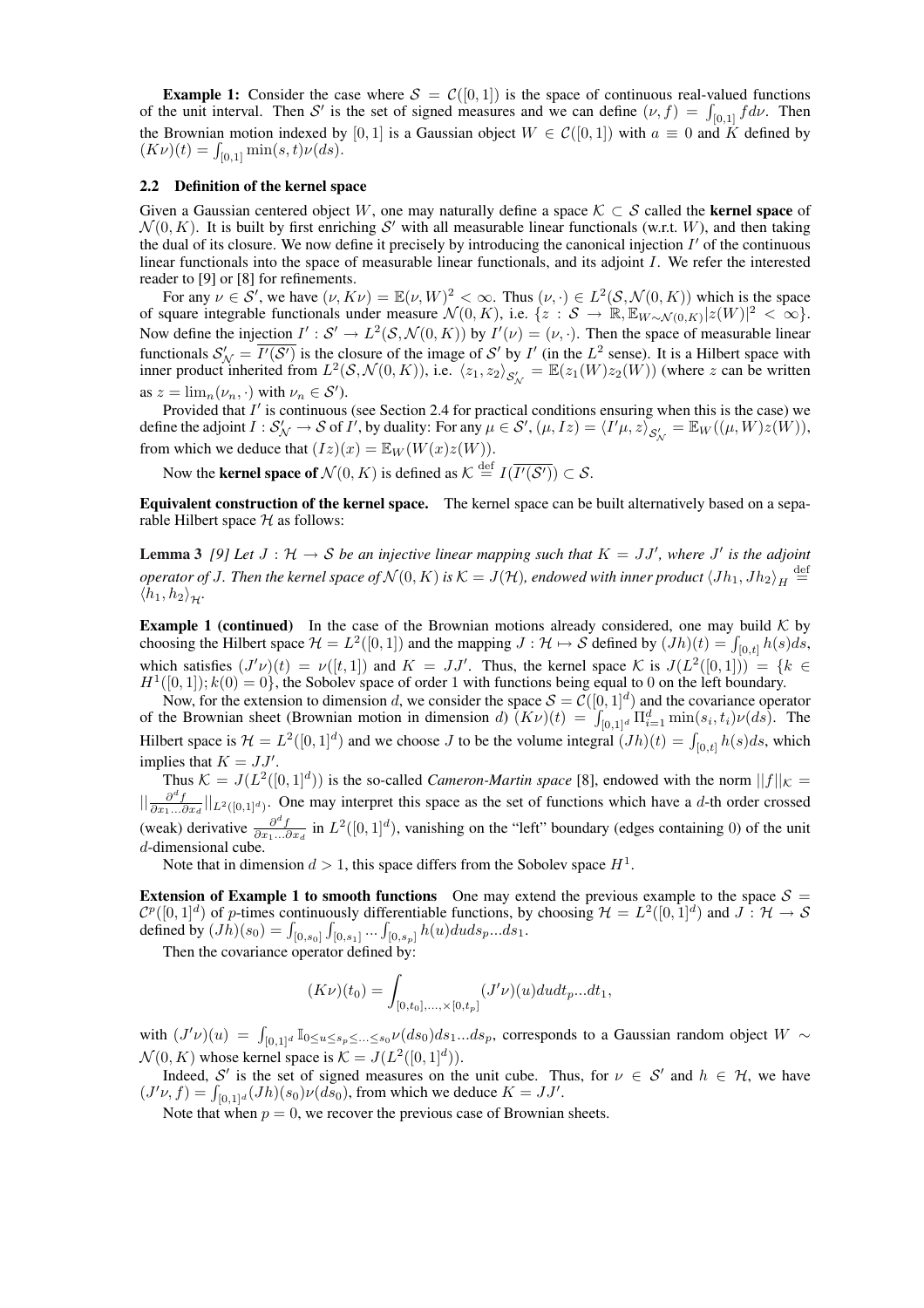#### 2.3 Expansion of a Gaussian object:

Let  $(\varphi_i)_i$  be an orthonormal basis of K (for the inner product  $\langle \cdot, \cdot \rangle_{\mathcal{K}}$ ). From Lemma 3, in the case of the alternative construction via the mapping  $J$  and the Hilbert space  $H$ , one can build such an orthonormal basis with the functions  $\varphi_i = J h_i$  where  $(h_i)_i$  is an orthonormal basis of  $H$ .

We now define the expansion of a Gaussian object  $W$  (see [9]):

**Lemma 4** Let  $\{\xi_i \stackrel{i.i.d.}{\sim} \mathcal{N}(0,1)\}_{i\geq 1}$ , Then  $\sum_{i=1}^{\infty} \xi_i \varphi_i$  is a Gaussian object, written W, with law  $\mathcal{N}(0,K)$ . *It is called an* expansion *of*  $W \sim \overline{\mathcal{N}}(0, K)$ *.* 

**Example 1 (continued)** To build an expansion for the Brownian motions, we use the Haar basis of  $L^2([0,1])$ . It is defined by  $h_{j,l}(x) = 2^{j/2}h(2^{j}x - l)$ , where  $h(x) = \mathbb{I}_{[0,1/2]} - \mathbb{I}_{[1/2,1]}$ , together with  $h_0(x) = \mathbb{I}_{[0,1]}(x)$ . We deduce that a basis of the kernel space is obtained by the integrals of those functions (since  $Jh(t) =$  $\int_0^t h(s)ds$ ), i.e. which are the hat functions defined in the introduction:  $\Lambda_{j,l} = Jh_{j,l}$ , and  $\Lambda_0 = Jh_0$ .

Note that the rescaling factor inside  $\Lambda_{j,l}$  naturally appears as  $2^{-j/2}$ , and not  $2^{j/2}$  as usually defined in wavelet-like transformations.

In the sequel, we only consider the case of an orthogonal basis since this corresponds to the Examples 1 and 2 (described below), but note that orthogonality is actually not required (dictionaries of functions could be handled as well).

#### 2.4 Expansion of the kernel space

We now give a characterization of the functions of the kernel space in terms of its basis. When  $S$  is a Hilbert space with *orthogonal* basis  $(h_i)_i$  (thus  $\varphi_i = h_i$  defines a basis of  $K$ ), the condition that I' is continuous (see space with *orthogonal* basis  $(n_i)_i$  (thus  $\varphi_i = n_i$  defines a basis of  $\lambda$ ), the condition that  $T$  is continual Section 2.1) can be guaranteed by the condition that  $\sum_i ||h_i||^2$  is finite. In such case, we have [9]:

$$
\mathcal{K} = \{ f \stackrel{\text{def}}{=} \sum_{i} \alpha_i \varphi_i, \sum_{i} \alpha_i^2 < \infty \}. \tag{3}
$$

In the general case when S is not a Hilbert space, and we use the construction (via Lemma 3) of K via a mapping  $\bar{J}: \mathcal{H} \to \mathcal{S}$ , where  $\mathcal{H}$  is a Hilbert space with *orthonormal* basis  $(h_i)_i$ , the continuity of  $I'$  is ensured provided that  $\sum_i ||\varphi_i||^2 < \infty$  where  $\varphi_i = Jh_i$ , in which case we also recover (3).

provided that  $\sum_i ||\varphi_i||^2 < \infty$  where  $\varphi_i = Jh_i$ , in which case we also recover (3).<br>Note that we write  $f = \sum_{i \ge 1} \alpha_i h_i$ , where  $\alpha_i$  are real coefficients, with the usual meaning that  $\lim_F ||f - f_F||$  $\|h_i^F\| = 0$  in the least-squares sense. When  $(h_i)_i$  is an orthogonal basis, the existence of such decomposition corresponds to the separability of the space, otherwise, it corresponds to  $(h_i)_i$  being a Riesz basis.

Thus the kernel space  $K$  may be seen from two equivalent points of view: either as a set of functions that are expectations of some random process, or as a set of functions that are random linear combinations of the initial features. We will use both points of view to derive our results.

Example 2: Scrambled wavelets We now introduce a second example built from a family of orthogonal wavelets  $(\tilde{\varphi}_{\varepsilon,j,l}) \in C^q([0,1]^d)$  (where  $\varepsilon$  is a multi-index, j is a scale index, l a multi-index) with at least  $q > d/2$  vanishing moments. For  $s \in (d/2, q)$ , we define the so-called scrambled wavelets  $W = \sum_{\varepsilon,j,l} \xi_{\varepsilon,j,l} \varphi_{\varepsilon,j,l}$ , where  $\xi_{\varepsilon,j,l} \stackrel{i.i.d.}{\sim} \mathcal{N}(0,1)$  and  $\varphi_{\varepsilon,j,l} = 2^{-js} \frac{\varphi_{\varepsilon,j,l}}{|\varphi_{\varepsilon,j,l}|^2}$  are the rescaled wavelets.

The term "scrambled wavelets" refers to the disorderly construction of this multi-resolution random process built from wavelets.

**Lemma 5** The Kernel space of the law of the scrambled wavelets is the Sobolev space  $H^s([0,1]^d)$ .

**Proof:** The condition  $s > d/2$  guarantees that  $\sum_{\varepsilon, j, l} ||\varphi_{\varepsilon, j, l}||^2 = (2^d - 1) \sum_j 2^{-2js} 2^{jd} < \infty$ , so that the scrambled wavelets are well defined and the corresponding mapping  $I'$  is continuous.

When the wavelet functions are  $C^{q}([0,1]^{d})$  with at least  $q > s$  vanishing moments, it is known that the homogeneous Besov space  $B_{s,\beta,\gamma}([0,1]^d)$  admits the following characterization (independent of the choice of the wavelets [5, 2]):  $B_{s,\beta,\gamma} = \{f; ||f||_{s,\beta,\gamma} < \infty\}$  where

$$
||f||_{s,\beta,\gamma} \stackrel{\text{def}}{=} \sum_{\varepsilon} \Big( \sum_{j} \Big[ 2^{j(s+d/2-d/\beta)} \big( \sum_{l_1 \cdots l_d=0}^{2^j-1} |\langle f, \tilde{\varphi}_{\varepsilon,j,l} \rangle|^\beta \big)^{1/\beta} \Big]^{\gamma} \Big)^{1/\gamma}
$$

When the family of wavelets satisfies this condition, we say that it is adapted to the space  $H<sup>s</sup>(0, 1]<sup>d</sup>$ for  $s < q$ . One example of such wavelets is given by Daubechies wavelets in dimension 1. For instance,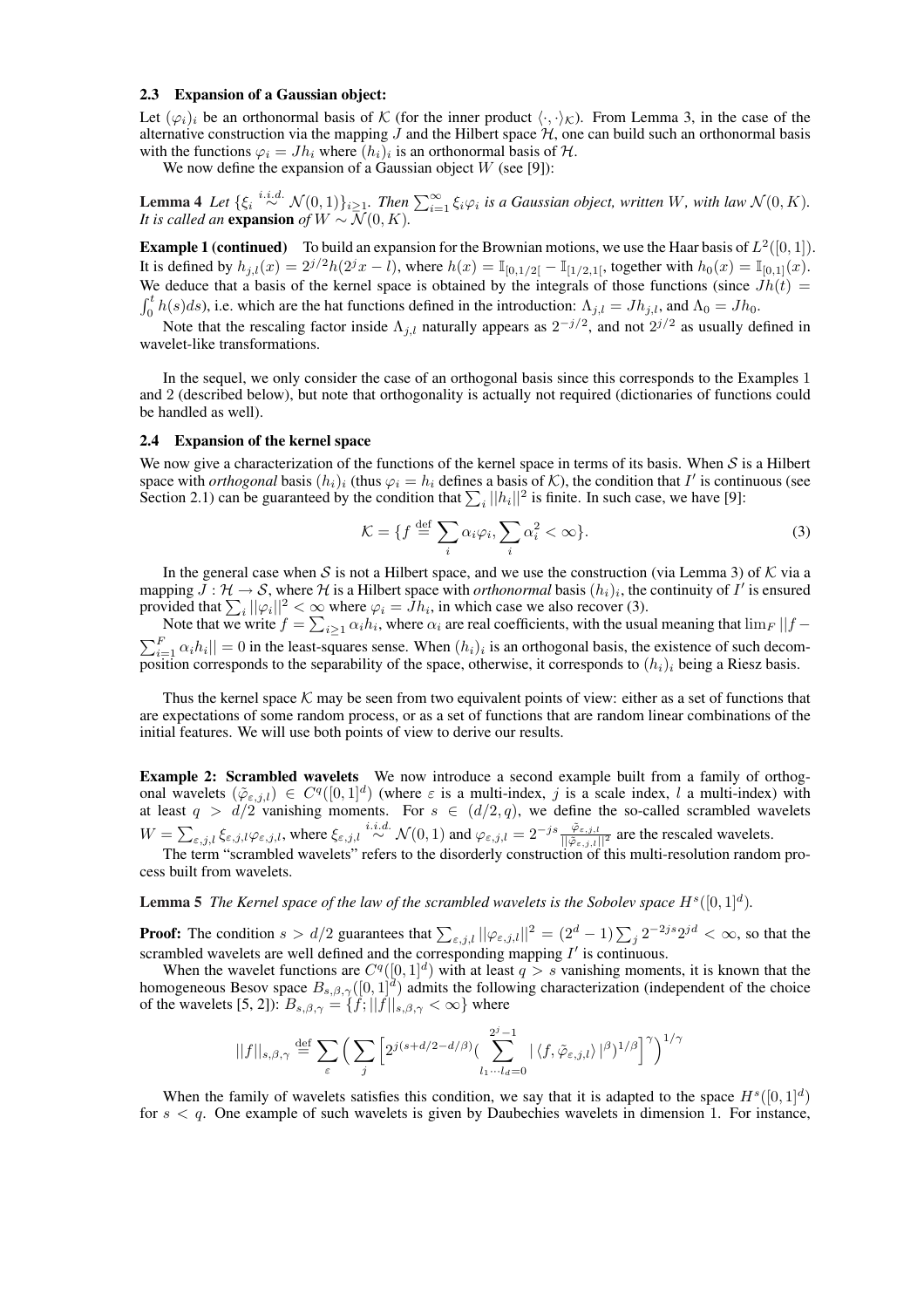for  $s = 1$ , the Daubechies 3 wavelets with  $3 > 1$  vanishing moments are Lipschitz of order  $1,08 > s$ , i.e.  $C^{1}([0,1])$ . For  $s = 2$ , we can consider Daubechies 10 wavelets with 10 vanishing moments (see [11]). The extension to dimension d is easy.

Thus, any  $f \in B_{s,\beta,\beta}$  writes  $f = \sum_{\varepsilon,j,l} \overline{\alpha}_{\varepsilon,j,l} \overline{\varphi}_{\varepsilon,j,l}$  with  $\overline{\alpha}_{\varepsilon,j,l} = (f, \overline{\varphi}_{\varepsilon,j,l})$  and  $\overline{\varphi}_{\varepsilon,h,l} = \frac{\overline{\varphi}_{\varepsilon,h,l}}{||\overline{\varphi}_{\varepsilon,h,l}||}$ . Let us consider  $\alpha_{\varepsilon,j,l} = 2^{j(s+d/2-d/\beta)}(f, \tilde{\varphi}_{\varepsilon,j,l})$ . Then we deduce that  $||\alpha||_{\beta} = ||f||_{s,\beta,\beta}$ .

Thus if we introduce the rescaled wavelet functions  $\varphi_{\varepsilon,j,l} = 2^{-j(s+1/2-1/\beta)} \frac{\varphi_{\varepsilon,j,l}}{||\varphi_{\varepsilon,j,l}||^2}$ , any  $f \in B_{s,\beta,\beta}$ writes  $f = \sum_{\varepsilon, j, l} \alpha_{\varepsilon, j, l} \varphi_{\varepsilon, j, l}$  with  $||\alpha||_{\beta} < \infty$ . When  $\beta = 2$ ,  $B_{s,\beta,\beta}$  is  $H^s([0,1]^d)$ . Thus we deduce

$$
H^{s}([0,1]^{d}) = \{f = \sum_{\varepsilon,j,l} \alpha_{\varepsilon,j,l} \varphi_{\varepsilon,j,l}; ||\alpha|| < \infty\},\
$$

 $\blacksquare$ 

which is also the definition of the kernel space of  $W = \sum_{\epsilon,j,l} \xi_{\epsilon,j,l} \varphi_{\epsilon,j,l}$ .

This example explains how to handle Sobolev spaces  $H^s([0,1]^d)$  of any order  $s > d/2$ .

Note that this result extends similarly to inhomogeneous Sobolev spaces  $H_2^{\vec{s}}$ , where  $\vec{s} \in \mathbb{R}^d$  is a multiindex, via tensorisation of one dimensional Sobolev spaces (see [15]). In this case, if  $s_i > 1/2$  for all  $1 \le i \le d$ , and  $(\tilde{\varphi}_{j,l})_{j,l}$  is a wavelet basis of  $H_2^{\vec{s}}([0,1]^d)$  (adapted to this space), then one can check that the kernel space of the law of Brownian (inhomogeneous) wavelets  $\varphi_{j,l} = 2^{-\sum_{i=1}^d j_is_i} \frac{\tilde{\varphi}_{j,l}}{||\tilde{\varphi}_{j,l}||^2}$  is  $H_2^{\tilde{g}}([0,1]^d)$ .

## 3 Back to regression

Now we wish to understand when a target function  $f^*$  can be well approximated by functions in random subspaces. In this section we show that this is exactly when  $f^*$  belongs to the kernel space  $K$ .

#### 3.1 When kernel spaces are approximation spaces

We now interpret the functions of the random subspaces  $\mathcal{G}_P$  as empirical estimates of functions of the kernel space  $K$  of W. This provides conditions on the coefficients of the linear combinations to guarantee the convergence of the random functions, when the dimension  $P$  of the random subspaces increases.

Let us consider P i.i.d. realizations of a Gaussian object W with law  $\mathcal{N}(0, K)$ , i.e.  $W_1, ..., W_P \sim$  $\mathcal{N}(0, K)$ , together with their expansion on an orthonormal basis  $(\varphi_i)_{i\geq 1}$  of the kernel space K. Thus  $W_p = \sum$  $_{i\geq 1}\xi_{p,i}\varphi_i$  where  $\xi_{p,i}\stackrel{i.i.d.}{\sim}\mathcal{N}(0,1)$ .

We define the random features as  $\psi_p \stackrel{\text{def}}{=} \sum_{i\geq 1} A_{p,i}\varphi_i = \frac{W_p}{\sqrt{p}}$  $\frac{y_p}{P}$ , where  $A_{p,i} \stackrel{\text{def}}{=} \frac{1}{\sqrt{2}}$  $\frac{1}{P} \xi_{p,i}$ . Using abbreviated notations, we write  $\psi_p(\cdot) = A_p \varphi(\cdot)$ . Similarly, for any  $\beta \in \mathbb{R}^P$ , and  $(\alpha_i)_{i \geq 1} \in l_2(\mathbb{N})$  we write  $\beta = A\alpha$  to notations, we write  $\psi_p(\cdot) = A_p \varphi(\cdot)$ . Sim<br>mean  $\beta_p = \sum_{i \geq 1} A_{p,i} \alpha_i$ , for  $p = 1 \dots P$ .

Define  $G_P$  as the span of the random features  $(\psi_p)_{1 \leq p \leq P}$ , and  $G_P^0$  as the set of functions  $g_{A\alpha} \in G_P$  such that  $f_{\alpha} \in \mathcal{K}$ , i.e.:

$$
G_P^0 \stackrel{\text{def}}{=} \{ g_\beta = \sum_{p=1}^P \beta_p \psi_p; \text{ s.t. } \beta = A\alpha, \text{ and } ||\alpha|| < \infty \}.
$$

**Lemma 6**  $\mathcal{G}_P^0$  is the set of (functional) unbiased empirical estimates of functions in K w.r.t. the law of W *(i.e. for*  $f_{\alpha} \in \mathcal{K}$ *, for all*  $x \in \mathcal{X}$ *,*  $\mathbb{E}g_{A\alpha}(x) = f_{\alpha}(x)$  *and*  $\lim_{P \to \infty} g_{A\alpha}(x) = f_{\alpha}(x)$ *, almost surely*).

**Proof:** By definition of I, any function  $f_\alpha$  of the kernel space K may be written  $f_\alpha(\cdot) = \mathbb{E}(W(\cdot)z(W))$ for some  $z \in S_N'$  (see Section 2.2) that satisfies  $\alpha_i = z(\varphi_i)$ . Thus, if we consider the empirical estimates  $\widehat{g}_P(\cdot) = \frac{1}{P}$  $\sum_{p=1}^{P} z(W_p)W_p(\cdot)$  and introduce  $\beta_p = \frac{z(W_p)}{\sqrt{P}}$ , then  $\widehat{g}_P = \sum_{p=1}^{P} \beta_p \psi_p$ . Now, by linearity of  $z$ , we have  $\beta = A\alpha$  thus  $\hat{g}_P = g_{A\alpha}$ . Since  $f_\alpha = \sum$  $i_z^i z(\varphi_i)\varphi_i$ , we deduce that  $\widehat{g}_P \in \mathcal{G}_p^0$ . Thus, for each  $f_\alpha\in\mathcal{K},$   $\mathbb{E}(\widehat{g}_P)_P=f_\alpha$  and the Law of Large Numbers guarantees that for any  $x\in\mathcal{X}$ , the sequence  $(\widehat{g}_P(x))_P$ converges a.s. to  $f_{\alpha}(x)$  when  $P \to \infty$ .

Conversely, let  $(\alpha_i)_{i>1}$  be a sequence such that  $||\alpha|| < \infty$ . Then the sequence  $(g_{A\alpha})_P$  converges since  $z(W)W(\cdot) \in L^1(\mathcal{S},\mathcal{N}(0,K))$ , where the linear functional z is defined by  $z(\varphi_i) = \alpha_i$ . Indeed, this mea $z(W)W(\cdot) \in L^2(\mathcal{S}, \mathcal{N}(0, K))$ , where the linear functional z is defined by  $z(\varphi_i) = \alpha_i$ . Indeed, this measurability property is ensured by definition of  $S_N'$  whenever  $\sum_i z^2(\varphi_i) < \infty$ , i.e.  $||\alpha|| < \infty$ . Its limit is  $\mathbb{E} g_{A\alpha}(\cdot)=\mathbb{E}[\frac{1}{F}]$  $\sum_{\nabla} P$  $p=1$  $\overline{ }$  $\sum_{i} \xi_{p,i} \alpha_i \sum_{i}$  $\liminf_{j} \xi_{p,j} \varphi_j(\cdot) = \sum_i \alpha_i \varphi_i(\cdot)$  which is in K.

Note that this extends the case of finitely many linear combinations to the case of infinitely many linear combinations (the transformation  $\beta = A\alpha$  generalizes the case of random matrices A that appears in [10]).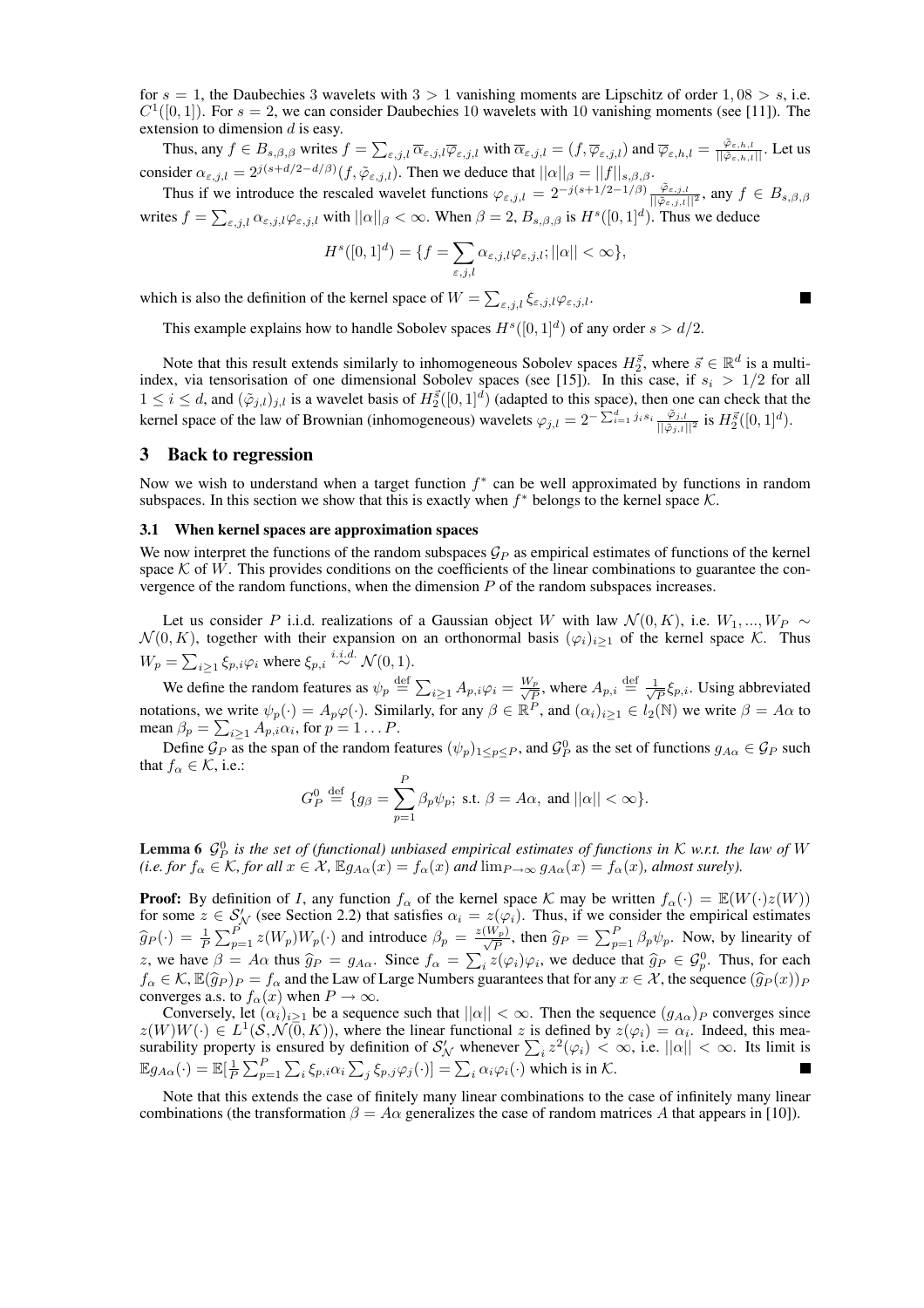One can go one step further and characterize the variance of the empirical estimates  $g_{A\alpha} \in G_P^0$ . This provides a nice interpretation (discussed in Examples 1 and 2 after the lemma) of the product  $||\alpha^*||^2 \sup_x ||\varphi(x)||^2$ that appears in the excess risk bounds of [10] (see e.g. equation (2) of Section 1).

**Lemma 7** The variance of the empirical estimate  $g_{A\alpha} \in G_P^0$  of any function  $f_\alpha = \sum_i \alpha_i \varphi_i \in \mathcal{K}$  , is, at any  $x \in \mathcal{X}$ ,

$$
\mathbb{V}(g_{A\alpha}(x)) = \frac{1}{P}(f_{\alpha}^{2}(x) + ||f_{\alpha}||_{K}^{2}||\varphi(x)||^{2}) \leq \frac{2}{P}||f_{\alpha}||_{K}^{2}||\varphi(x)||^{2}.
$$

**Proof:** By definition,  $\mathbb{V}(\widehat{g}_P(x)) = \frac{1}{P}(\mathbb{E}[(W(x)z(W))^2] - f^2(x))$ , where  $z(\varphi_i) = \alpha_i$ . Thus, it is sufficient **Proof:** By definition,  $\forall (yP(x)) = \overline{P}(\mathbb{E}[(W(x)Z(W))] = I$ <br>to consider the term:  $\mathbb{E}[(W(x)Z(W))^2] = \mathbb{E}[(\sum_i \xi_i \varphi_i(x)) \sum_i \xi_i \xi_i$  $\begin{aligned} (x), \text{ where } z(\varphi_i) = c \\ i \xi_j z(\varphi_j))^2 \end{aligned}$  =  $\mathbb{E}[(\sum_i$  $\stackrel{i}{\cdot}$  $_{j} \xi_{i} \xi_{j} (\gamma_{i,j}))^{2}$ , with  $\gamma_{i,j} = \varphi_i(x)z(\varphi_j)$ . From the fact that  $\xi_i$  are i.i.d.  $\mathcal{N}(0,1)$  variables (thus  $\mathbb{E}(\xi_i^4) = 3$ ), we deduce

$$
\mathbb{E}[(W(x)z(W))^2] = \sum_{i} \sum_{k \neq i} \gamma_{i,i} \gamma_{k,k} + \sum_{i} \sum_{j \neq i} \gamma_{i,j}^2 + \sum_{i} \sum_{j \neq i} \gamma_{i,j} \gamma_{j,i} + \sum_{i} 3\gamma_{i,i}^2
$$
  

$$
= 2\sum_{i} \sum_{j} z(k_j)k_j(\cdot)z(\varphi_i)\varphi_i(\cdot) + \sum_{i} \sum_{j} z(k_j)^2\varphi_i^2(\cdot),
$$
  

$$
= 2f_{\alpha}^2(x) + ||f_{\alpha}||_{K}^2 ||\varphi(x)||^2,
$$

from which we conclude by using Cauchy-Schwarz for deriving the inequality.

**Example 1 (continued)** When one considers Brownian sheets for regression with a target function  $f^* =$  $\hat{a}_i \alpha_i^* \varphi_i$  that lies in the Cameron-Martin space  $\mathcal K$  (defined previously), then the term  $||\alpha^*||^2 \sup_{x\in\mathcal X} ||\varphi(x)||^2$ that appears in (2) is bounded by  $2^{-d} ||f^*||^2_{\mathcal{K}}$ . Indeed:

- Since the Haar basis  $(h_i)_i$  is an orthonormal basis of  $L_2([0,1]^d)$ , we have  $||f^*||^2_{\mathcal{K}} = ||\frac{\partial^d f^*}{\partial x_1... \partial x_n}||^2_{\mathcal{K}}$ Since the Haar basis  $(h_i)_i$  is an orthonormal basis of  $L_2([0,1]^d)$ , we have  $||f^*||^2_{\mathcal{K}} = ||\frac{\partial^a f^*}{\partial x_1...\partial x_d}||^2_{L^2([0,1]^d)}$ <br>which by definition is also  $\sum_i (\alpha_i^*)^2 ||h_i||^2 = ||\alpha^*||^2$ . Thus  $||\alpha^*||^2 = ||f^*||^2_{\mathcal{K}}$ .
- Remember that the functions  $(\varphi_i)_i$  are the hat functions  $\Lambda_{i,l}$ . The mother hat function  $\Lambda$  satisfies  $||\Lambda||_{\infty} \leq 1/2$ . In dimension d, we consider the tensor product  $\varphi_{j,l}$  of one-dimensional hat functions (thus j and l are multi-indices). Since the support of  $\Lambda$  is [0, 1], then for any  $x \in [0,1]^d$ , for all j there exists at most one  $l(x) = l = (l_1, ..., l_d)$  such that  $\varphi_{j,l}(x) = \prod_{i=1}^d \Lambda_{j_i,l_i}(x_i) \neq 0$ . Thus  $||\varphi(x)||^2 = \sum_{j,l} \varphi_{j,l}^2(x) = \sum_j (\Pi_{i=1}^d \Lambda_{j_i,l_i}(x_i))^2 \leq \sum_i$  $j(2^{-\sum_{i=1}^d j_i/2}2^{-d})^2 = \frac{2^{-2d}}{(1-2^{-1})^d}$  $\frac{2^{-2a}}{(1-2^{-1})^d} = 2^{-d}$ . Thus  $\sup_{x \in \mathcal{X}} ||\varphi(x)||^2 \leq 2^{-d}.$

**Example 2 (continued)** We now consider regression with scrambled wavelets. Assume that the mother wavelet  $\tilde{\varphi}$  has compact support  $[0,1]^d$  and is bounded by  $\lambda$ , and assume that the target function  $f^*=\sum_i\alpha_i^*\varphi_i$ lies in the Sobolev space  $H^s([0,1]^d)$  with  $s > d/2$ . Then  $||\alpha^*||^2 ||\varphi(\cdot)||^2 \le \frac{\lambda^{2d}(2^d-1)}{1-2^{-2(s-d/2)}}||f^*||_{H^s}^2$ . Indeed:

- We have  $||\alpha^*||^2 = ||f^*||^2_{B_{s,2,2}} = ||f^*||^2_{H^s} = ||f^*||^2_{K}$  (see Example 2 of Section 2.4).
- By definition, the rescaled wavelet are  $\varphi_{\varepsilon,j,l}(x) = 2^{-js}\tilde{\varphi}_{\varepsilon,j,l}(x) = 2^{-js}2^{jd/2}\tilde{\varphi}_{\varepsilon}(2^jx l)$ , where  $\tilde{\varphi}_{\varepsilon}(x) = \Pi_{\varepsilon=1}^d \tilde{\varphi}_{\varepsilon_i}(x)$ . Thus for all  $x \in [0,1]^d$ , by the assumption on the support on  $\tilde{\varphi}, ||\varphi(x)||^2 =$ ε  $\frac{\nu}{\Gamma}$  $j(2^{-js}2^{jd/2}\tilde{\varphi}_{\varepsilon}(2^jx_i-l_i))^2$ , and by definition of  $\lambda$ , this is bounded by  $\sum_{\varepsilon}$  $\stackrel{\text{poi}}{\leftharpoondown}$  $j^{(2^{-j(s-d/2)}\lambda^d)^2}$  $(2^d - 1) \frac{\lambda^{2d}}{1 - 2^{-2(s - d/2)}}$  whenever  $s > d/2$ . Thus  $||\varphi(x)||^2 \le \frac{\lambda^{2d}(2^d - 1)}{1 - 2^{-2(s - d/2)}}$ .

Note that in the case of inhomogeneous Sobolev spaces, we would have instead:  $||\alpha^*||^2||\varphi(\cdot)||^2 \le$  $\lambda^{2d}$  $\frac{\lambda^{2d}}{\Pi_{i=1}^d(1-2^{-2(s_i-1/2)})}||f^*||^2_{H^{\vec{s}}_2}.$ 

#### 3.2 Approximation error with random subspaces

We now provide an approximation result that generalizes Theorem 1 of [10] when one considers the approximation of functions  $f \in \mathcal{K}$  by the random subspaces  $\mathcal{G}_P$ .

From the results of the previous paragraph, one knows that whenever  $f_{\alpha} \in \mathcal{K}$ , for any  $x \in \mathcal{X}$ , the empirical estimate  $g_{A\alpha}(x)$  concentrates around  $f_{\alpha}(x)$ . The next result relies on the additional property that  $g_{A\alpha}$ also concentrates around  $f_{\alpha}$  in  $||\cdot||_P$ -norm (the full proof makes use of Johnson-Lindenstrauss Lemma and is provided in Appendix A).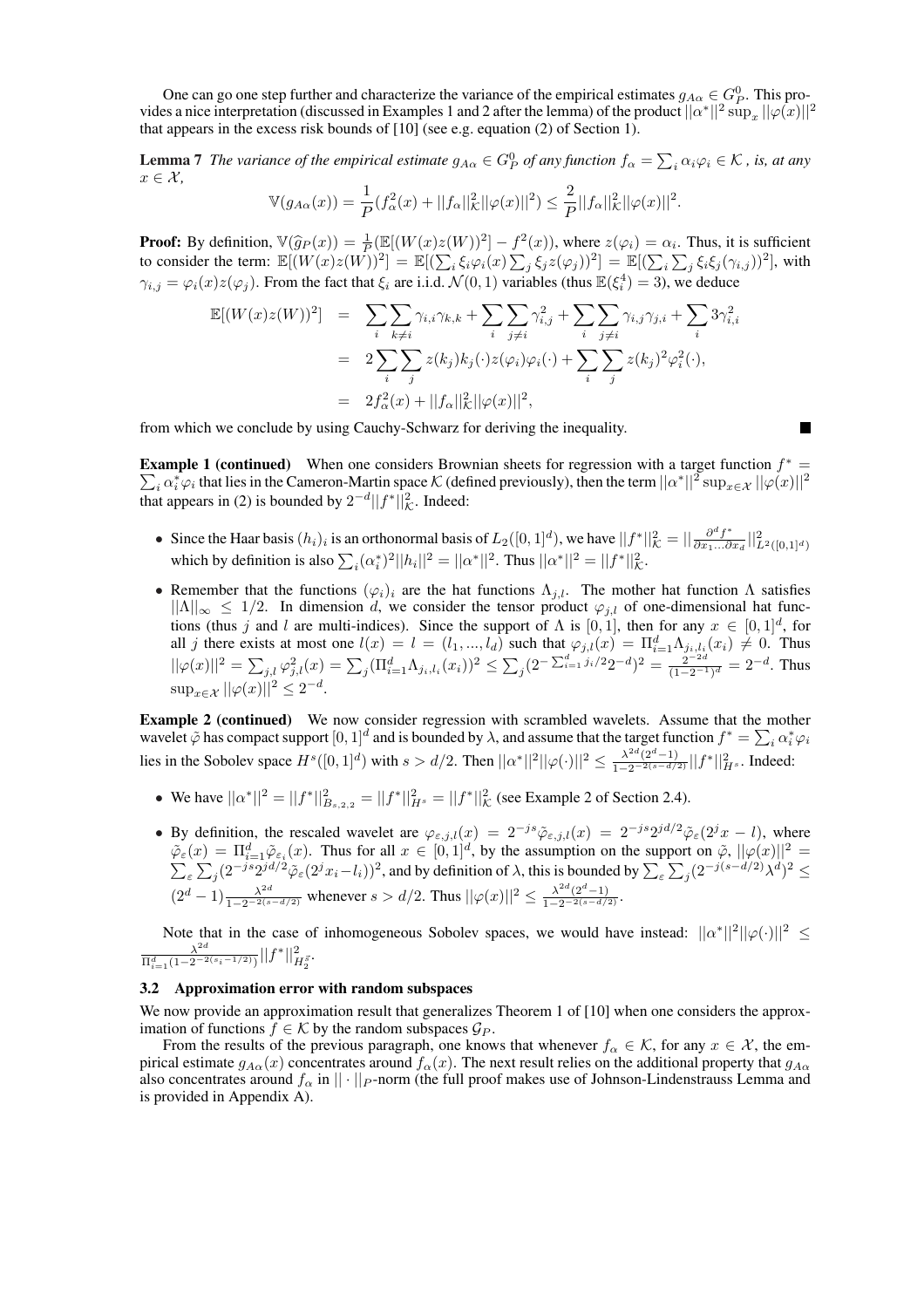

Figure 1: Schematic view of the kernel space K, the space  $\mathcal{G}_P$  spanned by the random features  $(\psi_p)_{1 \leq p \leq P}$ , and  $\mathcal{G}_P^0 = \{g_{A\alpha} \in \mathcal{G}_P, f_\alpha \in \mathcal{K}\}\$ . For illustration, in Example 2,  $\mathcal{S} = L_2([0,1]^d)$ ,  $\mathcal{K} = H^s([0,1]^d)$ , the initial feature  $(\varphi_i)_{i\geq 1}$  are the rescaled wavelets, and the random features are the scrambled wavelets.

Let  $f_{\alpha} = \sum_i \alpha_i \varphi_i \in \mathcal{K}$ . Write  $g^*$  the projection of  $f_{\alpha}$  onto  $\mathcal{G}_P$ , i.e.  $g^* = \arg \min_{g \in \mathcal{G}_P} ||f_{\alpha} - g||_P$ , and  $\bar{g}^* = T_L g^*$  its truncation at the threshold  $L \ge ||f_\alpha||_\infty$ . Notice that due to the randomness of the features  $(\psi_p)_{1 \leq p \leq P}$  of  $\mathcal{G}_P$ , the space  $\mathcal{G}_P$  is also random, and so is  $\bar{g}^*$ . The following result provides bounds for the approximation error  $||f_{\alpha} - \bar{g}^*||_P$  both in expectation and in high probability.

**Theorem 8** *Whenever*  $P \ge 15 \log P$  *(i.e.*  $P \ge 20$ *) we have:* 

$$
E_{\mathcal{G}_P}[||f_{\alpha} - \bar{g}^*||_P^2] \le \frac{8 \log P}{P} \left( (1 + \sqrt{2}) ||\alpha||^2 \sup_{x \in \mathcal{X}} ||\varphi(x)||^2 + L^2 \right).
$$

*For any*  $\eta > 0$ *, whenever*  $P/\eta \ge 15 \log(P/\eta)$ *, we have with probability*  $1 - \eta$  *(w.r.t. the choice of the random subspace*  $G_P$ *)*,

$$
||f_{\alpha} - \bar{g}^*||_P^2 \le \frac{8 \log P/\eta}{P} \left( (1 + \sqrt{2}) ||\alpha||^2 \sup_{x \in \mathcal{X}} ||\varphi(x)||^2 + L^2 \right).
$$

#### 3.3 Excess risk bounds

We now return to the initial regression problem and derive excess risk bounds for the two specific examples. The idea is to combine the approximation error bound from Theorem 8 with usual estimation error bounds for linear spaces (see e.g. [6]).

The spaces (see e.g. [6]).<br>Let us consider a target function  $f^* = \sum_i \alpha_i^* \varphi_i \in \mathcal{K}$ . Remember that our prediction function  $\hat{g}$  is the truncation  $\hat{g} \stackrel{\text{def}}{=} T_L[g_{\hat{\beta}}]$  of the (ordinary) least-squares estimate  $g_{\hat{\beta}}$  (empirical risk minimizer in the random space  $G_P$ ) defined by (1).

Note that since we consider an infinite number of initial features, the method considered here is not directly implementable. However, we will address in Section 5 practical considerations concerning the additional approximation error and the numerical complexity of an algorithmic implementation.

We now provide upper bounds (both in expectation and in high probability) on the excess risk for the least-squares estimate using random subspaces.

**Theorem 9** *Whenever*  $P \ge 15 \log(P)$ *, we have the following bound in expectation (w.r.t. all sources of randomness, i.e. input data, noise, and random features):*

$$
\mathbb{E}_{G_P, X, Y} ||f^* - \hat{g}||_P^2 \le c \max(\sigma^2, L^2) \frac{(\log N + 1)P}{N} + \frac{8 \log P}{P} \left( 8(1 + \sqrt{2}) ||\alpha^*||^2 \sup_{x \in \mathcal{X}} ||\varphi(x)||^2 + L^2 \right), \tag{4}
$$

*where* c *is a universal constant (see[6]).*

*Now, for any*  $\eta > 0$ *, whenever*  $P/\eta \ge 15 \log(P/\eta)$ *, we have the following bound in high probability (w.r.t. the choice of the random features):*

$$
\mathbb{E}_{X,Y}||f^* - \hat{g}||_P^2 \le c \max(\sigma^2, L^2) \frac{(\log N + 1)P}{N} + \frac{8 \log P/\eta}{P} \left( 8(1 + \sqrt{2}) ||\alpha^*||^2 \sup_{x \in \mathcal{X}} ||\varphi(x)||^2 + L^2 \right). \tag{5}
$$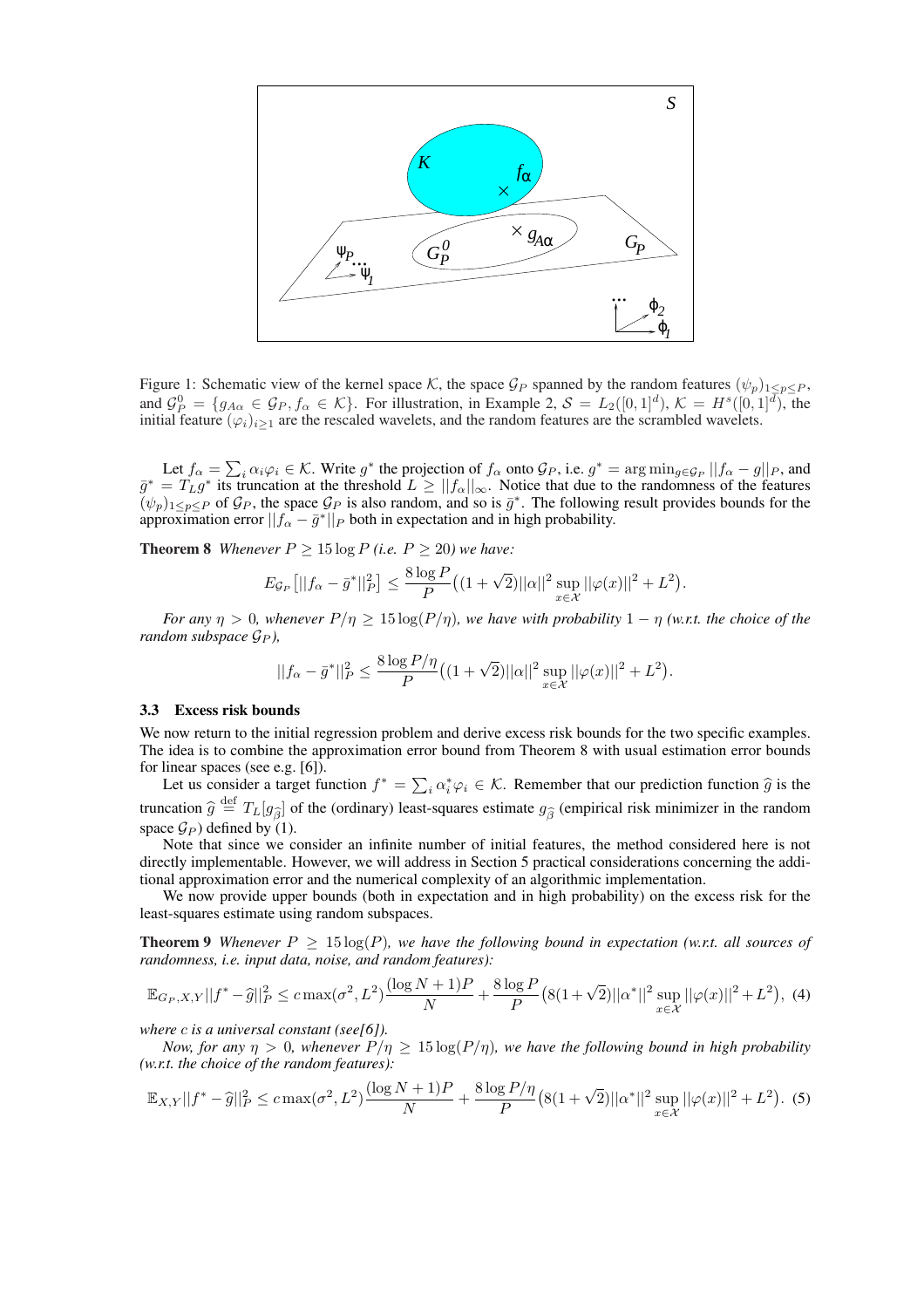Example 1: Regression with Brownian sheets. Consider a target function  $f^*$  that lies in the Cameron-Martin space K (equipped with the norm  $||f||_{\mathcal{K}} \stackrel{\text{def}}{=} ||\frac{\partial^d f}{\partial x_1...\partial x_d}||_{L_2}^2$ ). Then ordinary least-squares performed on the random subspaces spanned by  $P$  Brownian sheets has an expected excess risk

$$
\mathbb{E}||f^* - \widehat{g}||_P^2 = O\Big(\frac{\log N}{N}P + \frac{\log P}{P}||f^*||_K^2\Big),\,
$$

(and a similar bound holds in high probability).

Indeed, this is a direct consequence of the previous Theorem and the results of Section 3.1 (which says that the kernel space of the law of the Brownian sheet is the Cameron-Martin space and that  $||\alpha^*|| = ||f^*||_{\mathcal{K}}$ ).

**Example 2: Regression with scrambled wavelets.** Now consider a target function  $f^* \in H^s([0,1]^d)$ , with  $s > d/2$ . Similarly, ordinary least-squares performed on the random subspaces spanned by P scrambled wavelets (as defined previously) has an excess risk (as a direct consequence of Theorem 9 and the results of previous section): ´

$$
\mathbb{E}||f^* - \hat{g}||_P^2 = O\Big(\frac{\log N}{N}P + \frac{\log P}{P}||f^*||_{H^s}^2\Big).
$$

In both examples, by choosing P of order  $\sqrt{N}||f^*||_{\mathcal{K}}$ , one deduces the excess risk

$$
\mathbb{E}||f^* - \hat{g}||_P^2 = O\left(\frac{||f^*||_{\mathcal{K}}\log N}{\sqrt{N}}\right).
$$
 (6)

#### 4 Discussion

**Minimax optimality** Note that although the rate  $\tilde{O}(N^{-1/2})$  deduced from Theorem 9, Equation (6), does not depend on the dimension d of the input data  $\mathcal{X}$ , it does not contradict the known minimax lower bounds, which are  $\Omega(N^{-2s/(2s+d)})$  for functions defined over  $[0,1]^d$  that possess s-degrees of smoothness (e.g. that are s-times differentiable), see e.g. Chapter 3 of [6]. Indeed, the kernel space is composed of functions whose order of smoothness may depend on d. For illustration, in Example 2, the kernel space is the Sobolev space  $H^{s}([0, 1]^{d})$  with  $s > d/2$ . Thus  $2s/(2s + d) > 1/2$ .

Notice that if one considers wavelets with q vanishing moments, where  $q > d/2$ , then one may choose s (such that  $q > s > d/2$ ) arbitrarily close to  $d/2$ , and deduce that the excess risk rate  $\tilde{O}(N^{-1/2})$  deduced from Theorem 9 is arbitrarily close to the minimax lower rate. Thus regression using scrambled wavelets is minimax optimal (up to logarithmic factors).

Now, about Example 1, we are not aware of minimax lower bounds for Cameron-Martin spaces, thus we do not know whether regression using Brownian sheets (Example 1) is minimax optimal or not.

Links with RKHS Theory There are strong links between the kernel space of Gaussian objects and Reproducing Kernel Hilbert Spaces (RKHS). We now remind two properties that illustrate those links:

- There is a bijection between Carleman operators and the set of RKHSs [4, 14]. A Carleman operator is There is a bijection between Carleman operators and the set of RKHSs [4, 14]. A Carleman operator is a Hilbert space) such that  $J(h)(t) = \int \Gamma_t(s)h(s)ds$ where  $(\Gamma_t)_t$  is a collection of functions of H. From Lemma 3, a Carleman operator defines the kernel space of the law of the Gaussian object with covariance operator  $K = JJ'$ . This kernel space is also a RKHS with a kernel  $k(s, t) = \langle \Gamma_s, \Gamma_t \rangle$ . Now, conversely, from any kernel k, one can construct a Carleman operator  $J$  generating the RKHS [4].
- Expansion of a Mercer kernel. The expansion of a Mercer kernel *k* (i.e. when *X* is compact Haussdoff and *k* is a continuous kernel) is given by  $k(x, y) = \sum_{i=1}^{\infty} \lambda_i e_i(x) e_i(y)$ , where  $(\lambda_i)_i$  and  $(e_i)_i$  are the eigenvalues and eigenfunctions of the integral operator  $L_k : L^2(\mathcal{X}, \mu) \to L^2(\mathcal{X}, \mu)$  defined by  $(L_k(f))(x) = \int_{\mathcal{X}} k(x, y) f(y) d\mu(y)$ . The associated RKHS is  $\mathcal{K} = \{f = \sum_i \alpha_i \varphi_i; \sum_i \alpha_i^2 < \infty\}$ , where  $\varphi_i = \sqrt{\lambda_i} e_i$ , endowed with the inner product  $\langle f_\alpha, f_\beta \rangle = \langle \alpha, \beta \rangle_{l_2}$ . This space is thus also the kernel space of the Gaussian object  $W = \sum_i \xi_i \varphi_i$ .

The expansion of a Mercer kernel gives an explicit construction of the functions of the RKHS. However it may not be straightforward to compute the eigenvalues and eigenfunctions of the integral operator  $L_k$  and thus the basis functions  $\varphi_i$  in the general case.

The approach described in this paper (expansion of a Gaussian object via a linear injective mapping) enables to choose explicitly the initial basis functions, and build the corresponding kernel space. For example one may choose a multiresolution basis of a given Hilbert space (which is interesting for numerical implementations as described later), which is not obvious from the Mercer expansion. We believe that this main difference is of practical interest.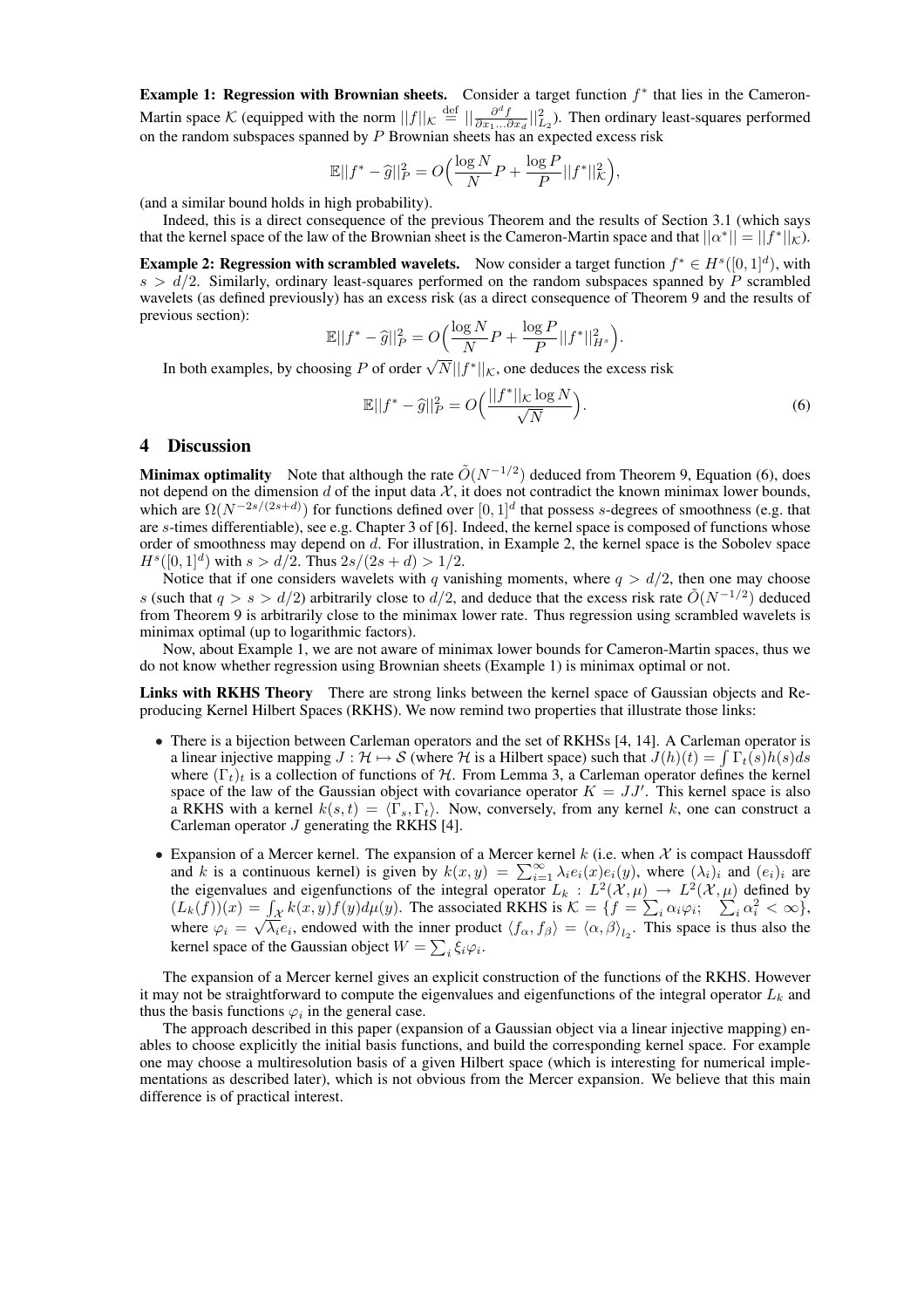Note also that an alternative construction of a RKHS from a Gaussian object is given by [9]: provided  $\mathcal{S}'$ contains Dirac measures, the kernel space K of a Gaussian measure  $\mathcal{N}(0, K)$  on the space S is the RKHS with kernel k induced by K, i.e. defined as  $k(s,t) = (\delta_s, K\delta_t)$  (for example the Cameron-Martin space considered in Example 1 is a RKHS).

**Related works** In [13, 12], the authors consider, for a given parameterized function  $\Phi : \mathcal{X} \times \Theta \to \mathbb{R}$ **Related works** In [13, 12], the authors consider, for a given parameterized function  $\Phi : \mathcal{X} \times \Theta \to \mathbb{R}$ <br>bounded by 1, and a probability measure  $\mu$  over  $\Theta$ , the space F of functions  $f(x) = \int_{\Theta} \alpha(\theta) \Phi(x, \theta) d\theta$ such that  $||f||_{\mu} = \sup_{\theta} |\frac{\alpha(\theta)}{\mu(\theta)}|$  $\frac{\alpha(\theta)}{\mu(\theta)}$  <  $\infty$ . They show that this is a dense subset of the RKHS with kernel  $k(x, y) = \int_{\Theta} \mu(\theta) \Phi(x, \theta) \Phi(y, \theta) d\theta$ , and that if  $f \in \mathcal{F}$ , then with high probability over  $(\theta_p)_{p \leq P} \stackrel{i.i.d}{\sim} \mu$ , there exist coefficients  $(c_p)_{p\leq P}$  such that  $\hat{f}(x) = \sum_{p=1}^P c_p \Phi(x, \theta_p)$  satisfies  $||\hat{f} - f||_2^2 \leq O(\frac{||f||_p}{\sqrt{P}})$  $\frac{||\mu}{P}$ ). The method is analogous to the construction of the empirical estimates  $g_{A\alpha} \in \mathcal{G}_P$  of function  $f_\alpha \in \mathcal{K}$  in our method is analogous to the construction of the empirical estimates  $g_{A\alpha} \in \mathcal{G}_P$  of function  $f_{\alpha} \in \mathcal{K}$  in our setting (see Lemma 6). Indeed we may formally identify  $\Phi(x, \theta_P)$  with  $\psi_p(x) = \sum_i A_{p,i} \varphi_i(x)$ ,  $\theta_p$  the sequence  $(A_{p,i})_i$ , and the law  $\mu$  with the law of this infinite sequence. However, note that the condition  $\sup_{x,\theta} \Phi(x,\theta) \leq 1$  does not hold in our setting and the fact that  $\Theta$  is a set of infinite sequences makes the identification tedious without the Gaussian random functions theory. Anyway, we believe that this link provides a better mutual understanding of both approaches (i.e. [13] and the present paper).

In the work [1], the authors provide excess risk bounds for greedy algorithms (i.e. in a non-linear approximation setting). The bounds derived in their Theorem 3.1 is similar to the result stated in our Theorem 9. The main difference is that their bound makes use of the  $l_1$  norm of the coefficients  $\alpha^*$  instead of the  $l_2$ norm in our setting. It would be interesting to further investigate whether this difference is a consequence of the non-linear aspect of their approximation or if it results from the different assumptions made about the approximation spaces, in terms of rate of decrease of the coefficients.

### 5 Efficient implementation using a lazy multi-resolution expansion

In practice, in order to build the least-squares estimate, one needs to compute the values of the random features  $(\psi_p)_p$  at the data points  $(x_n)_n$ , i.e. the matrix  $\Psi = (\psi_p(x_n))_{p \leq P,n \leq N}$ .

Due to finite memory and precision of computers, numerical implementations can only handle a finite number F of initial features  $(\varphi_i)_{1\leq i\leq F}$ . In [10] it was mentioned that the computation of  $\Psi$ , which makes use of the random matrix  $A = (A_{p,i})_{p \leq P, i \leq F}$ , has a complexity  $O(FPN)$ . However, thanks to our analysis, one can define the random features  $(\psi_p)_{p\leq P}$  as an expansion of Gaussian objects built from a multi-resolution basis  $(\varphi_{i,l})_{i,l} = (\varphi_i)_{i\leq F}$  of the underlying kernel space K. This implies that, provided that these functions have compact support (such as the hat functions or the Daubechie wavelets), we can significantly speed up the computation of the matrix Ψ by using a *tree-based lazy expansion*, i.e. where the expansion is built only when needed for the evaluation at the points  $(x_n)_n$ .

Consider Example 2 (wavelets). In dimension 1, using a wavelet dyadic-tree of depth H (i.e.  $F = 2^{H+1}$ ), the numerical cost for computing  $\Psi$  is  $O(HPN)$  (using one tree per random feature). Now, in dimension d the classical extension of one-dimensional wavelets uses a family of  $2^d - 1$  wavelets, thus requires  $2^d - 1$ trees each one having  $2^{dH}$  nodes. While the resulting number of initial features F is of order  $2^{d(H+1)}$ , thanks to the lazy evaluation (notice that one never computes all the initial features), one needs to expand at most one path of length H per training point, and the resulting complexity to compute  $\Psi$  is  $O(2^d H \tilde{PN})$ .

Note that one may alternatively use the so-called sparse-grids instead of wavelet trees, which have been introduced by Griebel and Zenger (see [18, 3]). The main result is that one can reduce significantly the total number of features to  $F = O(2^H H^d)$  (while preserving a good approximation for sufficiently smooth functions). Similar lazy evaluation techniques can be applied to sparse-grids.

Now, using a finite  $F$  introduces an additional approximation (squared) error term in the final excess risk bounds or order  $O(F^{-\frac{2s}{d}})$  for a wavelet basis adapted to  $H^s([0,1]^d)$ . This additional error (due to the numerical approximation) can be made arbitrarily small, e.g.  $o(N^{-1/2})$ , whenever  $H \ge \frac{\log N}{d}$ .

Thus, using  $P = O(\sqrt{N})$  random features, we deduce that the complexity of building the matrix  $\Psi$  is  $O(2^d N^{3/2} \log N)$  and solving the least squares system has a numerical cost  $O(PN^2) = O(N^{5/2})$ .

# 6 Conclusion and future works

We analyzed least-squares regression using sub-spaces  $\mathcal{G}_P$  that are generated by P random linear combinations of infinitely many initial features. We showed that the kernel space  $K$  of the related Gaussian object provides an exact characterization of the set of target functions  $f^*$  for which this random regression works. We illustrated those results on two examples for which the kernel space is a known functional space. We derived a general approximation error result from which we deduced excess risk bounds of order  $O(\frac{\log N}{N}P + \frac{\log P}{P} ||f^*||^2_{\mathcal{K}}).$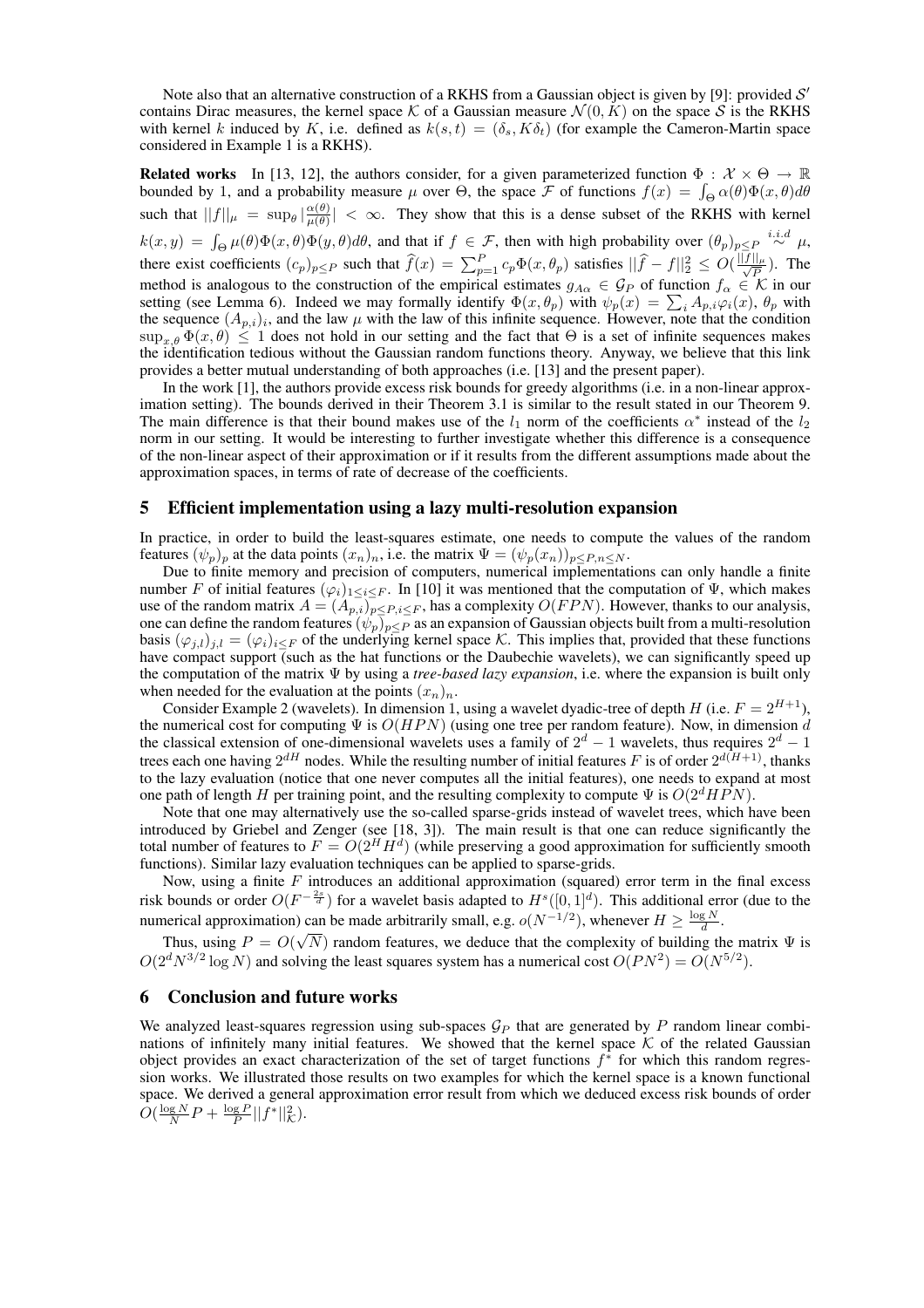Example 2 shows that least-squares regression with scrambled wavelets provides rates that are arbitrarily close to minimax optimality. For Example 1, the relevant space of functions is the Cameron-Martin space, for which we are not aware of minimax lower bounds in dimension  $d > 1$ . The functions in that space need only to possess one d-th order derivative in  $L^2$ , thus this space is certainly larger than a Sobolev space of order d.

A limitation of Example 2 is that, so far, the scrambled wavelets are unable to consider Sobolev spaces of smoothness  $s \le d/2$ . Possible directions for handling such spaces may involve developing a similar analysis for Besov spaces with  $\beta < 2$  and fractional Brownian motions, which is the object of future works.

A nice property of using multiscale objects like Brownian sheets and scrambled wavelets is the possibility to design efficient numerical implementations. We described a method for computing the regression function with complexity  $O(N^{5/2} + 2^d N^{3/2} \log N)$ .

# References

- [1] Andrew Barron, Albert Cohen, Wolfgang Dahmen, and Ronald Devore. Approximation and learning by greedy algorithms. 36:1:64–94, 2008.
- [2] Gerard Bourdaud. Ondelettes et espaces de besov. *Rev. Mat. Iberoamericana*, 11:3:477–512, 1995.
- [3] Hans-Joachim Bungartz and Michael Griebel. Sparse grids. In Arieh Iserles, editor, *Acta Numerica*, volume 13. University of Cambridge, 2004.
- [4] Stéphane Canu, Xavier Mary, and Alain Rakotomamonjy. Functional learning through kernel.  $arXiv$ , 2009, October.
- [5] M Frazier and B Jawerth. Decomposition of besov spaces. *Indiana University Mathematics Journal*, (34), 1985.
- [6] L. Györfi, M. Kohler, A. Krzyżak, and H. Walk. A distribution-free theory of nonparametric regression. Springer-Verlag, 2002.
- [7] Stéphane Jaffard. Décompositions en ondelettes. In *Development of mathematics 1950–2000*, pages 609–634. Birkhäuser, Basel, 2000.
- [8] Svante Janson. *Gaussian Hilbert spaces*. Cambridge Univerity Press, Cambridge, UK, 1997.
- [9] Mikhail A. Lifshits. *Gaussian random functions*. Kluwer Academic Publishers, Dordrecht, Boston, 1995.
- [10] Odalric-Ambrym Maillard and Rémi Munos. Compressed Least-Squares Regression. In *NIPS 2009*, Vancouver Canada, 2009.
- [11] Stephane Mallat. *A Wavelet Tour of Signal Processing*. Academic Press, 1999.
- [12] Ali Rahimi and Benjamin Recht. Random features for large-scale kernel machines. In John C. Platt, Daphne Koller, Yoram Singer, Sam T. Roweis, John C. Platt, Daphne Koller, Yoram Singer, and Sam T. Roweis, editors, *NIPS*. MIT Press, 2007.
- [13] Ali Rahimi and Benjamin Recht. Uniform approximation of functions with random bases. 2008.
- [14] S. Saitoh. *Theory of reproducing Kernels and its applications*. Longman Scientific & Technical, Harlow, UK, 1988.
- [15] Winfried Sickel and Tino Ullrich. Tensor products of sobolev-besov spaces and applications to approximation from the hyperbolic cross. *J. Approx. Theory*, 161(2):748–786, 2009.
- [16] Robert Tibshirani. Regression shrinkage and selection via the Lasso. *Journal of the Royal Statistical Society, Series B*, 58:267–288, 1994.
- [17] A. N. Tikhonov. Solution of incorrectly formulated problems and the regularization method. *Soviet Math Dokl 4*, pages 1035–1038, 1963.
- [18] C. Zenger. Sparse grids. In W. Hackbusch, editor, *Parallel Algorithms for Partial Differential Equations, Proceedings of the Sixth GAMM-Seminar*, volume 31 of Notes on Num. Fluid Mech., Kiel, 1990. Vieweg-Verlag.

## A Proof of Theorem 8

**Proof:** In order to prove that  $g_{A\alpha}$  concentrates around  $f_{\alpha}$  in  $|| \cdot ||_P$ -norm, we sample auxiliary states  $X'_1, \cdots, X'_J \stackrel{i.i.d.}{\sim} P$ , and prove that on an event of high probability, we simultaneously have that:

- $||g_{A\alpha} f_{\alpha}||_P^2$  is close to the empirical estimate  $\frac{1}{J}$  $\sum_{j=1}^{J} |g_{A\alpha}(X_j') - f_{\alpha}(X_j')|^2$  (thanks to Chernoff-Hoeffding inequality),
- each  $g_{A\alpha}(X_j)$  concentrates around  $f_{\alpha}(X_j)$  when P is large (thanks to a version of Johnson-Lindenstrauss Lemma which approximately preserves the inner-products).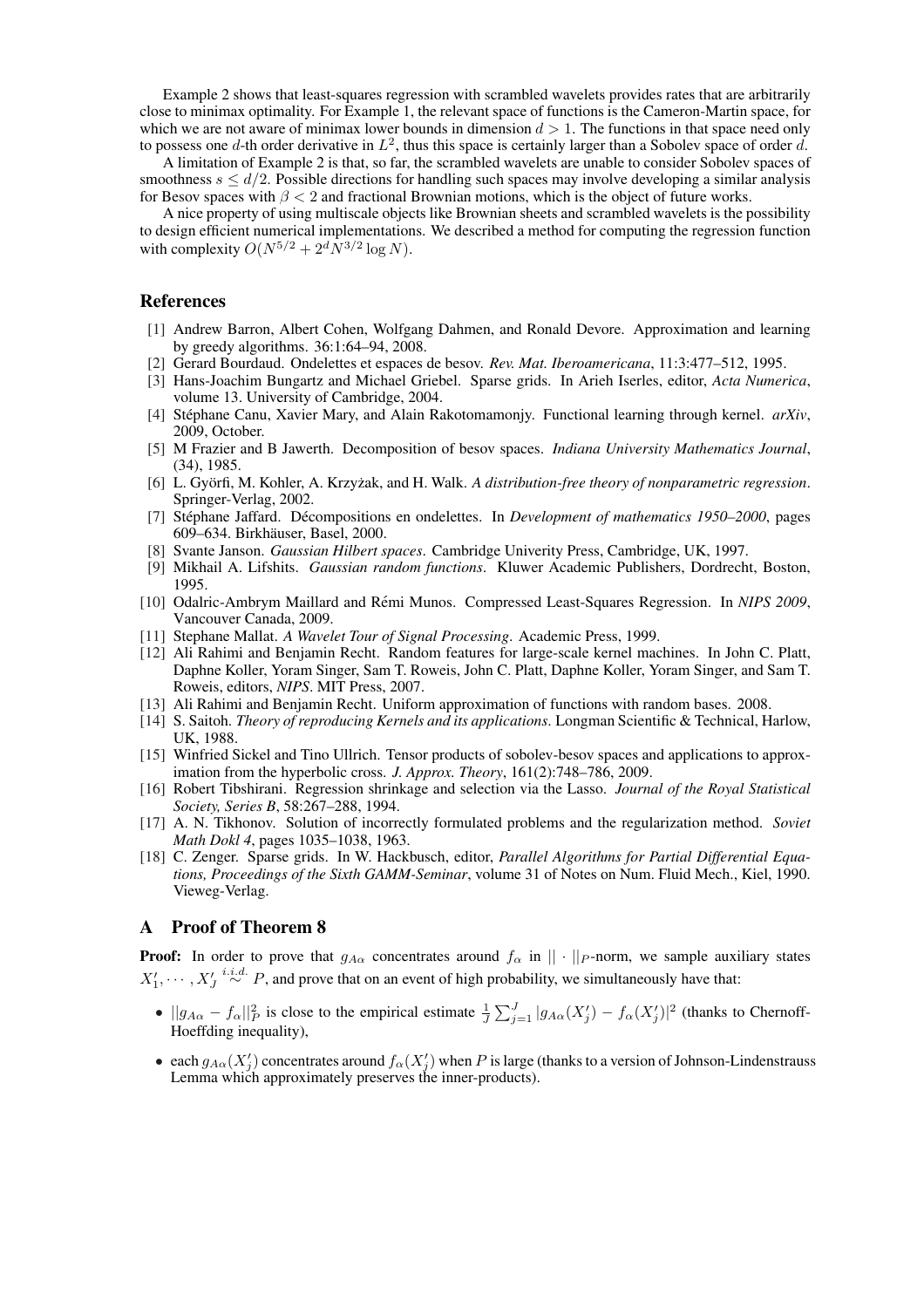We make explicit the corresponding probability spaces. Consider the probability space defined over the product sample space  $\Omega_1 \times \Omega_2$ , where  $\Omega_1$  consists of all the possible realizations of J states  $X'_1, \ldots, X'_J$ drawn i.i.d. from  $P_{\chi}$ , and  $\Omega_2$  is the set of all possible realizations of the random elements  $(A_{p,i})_{1\leq p\leq P,i\geq 1}$ (which defines the random feature space  $G_P$ ).

For any  $\delta > 0$ , set  $\varepsilon^2 \stackrel{\text{def}}{=} \frac{8}{P} \log(4J/\delta)$ . Thus for  $P \ge 15 \log(4J/\delta)$  we have  $\varepsilon \le 3/4$  thus  $\varepsilon^2/4 - \varepsilon^3/6 \ge 1$  $\varepsilon^2/8$  and  $P \geq \frac{\log(4J/\delta)}{\varepsilon^2/4-\varepsilon^3/6}$  $\frac{\log(4J/\delta)}{\varepsilon^2/4-\varepsilon^3/6}.$ 

We may thus apply a version of Johnson-Lindenstrauss (JL) Lemma for inner-products, deduced from JL Lemma for norms by polarization inequality (see Proposition 1 of [10]). This lemma is stated for vectors of finite dimension  $F$ , and can be extended in our setting to the case of infinite converging sequences. Indeed, it applies to the two truncated sequences  $\overline{\alpha}_F = (\alpha_1, \dots, \alpha_F)$  and  $\overline{\varphi}_F = (\varphi_1(X'_j(\omega_1)), \dots, \varphi_1(X'_j(\omega_1))_F)$ for any finite F, and the extension follows due to the converging properties of these two sequences w.r.t. the random elements  $(A_{p,i})_{1\leq p\leq P,i\geq 1}$  and the measurability of the limit objects. Thus for any  $\omega_1 \in \Omega_1$  (which defines  $X'_1(\omega_1), \ldots, X'_J(\omega_1)$ , there exists an event  $\Omega_2(\omega_1) \subset \Omega_2$  of probability  $\mathbb{P}(\Omega_2(\omega_1)) \geq 1 - \delta$  such that for all  $\omega_2 \in \Omega_2(\omega_1)$ , for all  $1 \leq j \leq J$ ,

$$
|A(\omega_2)\alpha \cdot A(\omega_2)\varphi(X_j'(\omega_1)) - \alpha \cdot \varphi(X_j'(\omega_1))| \le \varepsilon ||\alpha|| \, ||\varphi(X_j'(\omega_1))|| \le \varepsilon ||\alpha|| \sup_{x \in \mathcal{X}} ||\varphi(x)||. \tag{7}
$$

Let  $\Omega = \{\{\omega_1\} \times \Omega_2(\omega_1), \omega_1 \in \Omega_1\}$ . Obviously,  $\mathbb{P}(\Omega) = \int_{\Omega_1} \mathbb{P}(\Omega_2(\omega_1)) d\omega_1 \geq 1 - \delta$ . Now for each  $\omega_2 \in \Omega_2$ , define  $\Omega_1(\omega_2) = {\omega_1 \in \Omega_1, {\omega_1} \times {\omega_2} \in \Omega} \subset \Omega_1$ .

Let  $\delta' > 0$ . By Chernoff-Hoeffding's inequality, we have that for any  $\omega_2 \in \Omega_2$  (which defines  $A(\omega_2)$ ) and the random subspace  $\mathcal{G}_P(\omega_2)$ )), there exists an event  $\Omega'_1(\omega_2)\subset\Omega_1(\omega_2)$  with probability  $\mathbb{P}(\Omega'_1(\omega_2)|\Omega_1(\omega_2))\geq 0$  $1 - \delta'$  such that for all  $\omega_1 \in \Omega'_1(\omega_2)$ , we have

$$
\mathbb{E}_{X \sim P_{\mathcal{X}}} |A(\omega_2) \alpha \cdot A(\omega_2) \varphi(X) - \alpha \cdot \varphi(X)|^2
$$
  
\n
$$
\leq \frac{1}{J} \sum_{j=1}^J |A(\omega_2) \alpha \cdot A(\omega_2) \varphi(X_j'(\omega_1)) - \alpha \cdot \varphi(X_j'(\omega_1))|^2 + \varepsilon ||\alpha||^2 \sup_{x \in \mathcal{X}} ||\varphi(x)||^2 \sqrt{\frac{\log(1/\delta')}{2J}}.
$$

We deduce that under the event  $\Omega'_1(\omega_2)$ ,

$$
\inf_{g \in \mathcal{G}_P(\omega_2)} ||f_\alpha - g||_P^2 \le ||f_\alpha - g_{A(\omega_2)\alpha}||_P^2 = \mathbb{E}_{X \sim P_X} |A(\omega_2)\alpha \cdot A(\omega_2)\varphi(X) - \alpha \cdot \varphi(X)|^2
$$
  

$$
\le \varepsilon^2 ||\alpha||^2 \sup_{x \in \mathcal{X}} ||\varphi(x)||^2 \Big(1 + \sqrt{\frac{\log(1/\delta')}{2J}}\Big)
$$
(8)

Let us define  $\Omega' = {\Omega'_1(\omega_2) \times {\omega_2}, \omega_2 \in \Omega_2} \subset \Omega$ . Note that

$$
\mathbb{P}(\Omega') = \int_{\Omega_2} \mathbb{P}(\Omega'_1(\omega_2)) d\omega_2
$$
  
= 
$$
\int_{\Omega_2} \mathbb{P}(\Omega'_1(\omega_2)) |\Omega_1(\omega_2)) \mathbb{P}(\Omega_1(\omega_2)) d\omega_2
$$
  

$$
\geq (1 - \delta') \int_{\Omega_2} \mathbb{P}(\Omega_1(\omega_2)) d\omega_2 = (1 - \delta') \mathbb{P}(\Omega) \geq 1 - (\delta + \delta')
$$

**Bound in expectation** Notice that trivially  $|f(x) - \bar{g}(\omega_2)(x)| \leq |f(x) - g(\omega_2)(x)|$ . Thus (8) implies

$$
\mathbb{E}_{\omega_2} \left[ ||f - \bar{g}_{\omega_2}^*||_P^2 \right] \leq \int_{\Omega'} ||f - g_{\omega_2}^*||_P^2 d\omega_1 d\omega_2 + \int_{(\Omega')^c} ||f - \bar{g}_{\omega_2}^*||_P^2 d\omega_1 d\omega_2
$$
  

$$
\leq \varepsilon^2 ||\alpha||^2 \sup_{x \in \mathcal{X}} ||\varphi(x)||^2 \Big( 1 + \sqrt{\frac{\log(1/\delta')}{2J}} \Big) + (2L)^2 (\delta + \delta')
$$

Now from the definition of  $\varepsilon$ , by setting  $\delta = \delta' = (\log P)/P$  and  $J = (\log P)/4$ , we deduce that whenever  $P > 15 \log P$  we have:

$$
E_{\omega_2}[||f - \bar{g}_{\omega_2}^*||_P^2] \le \frac{8 \log P}{P} \big( (1 + \sqrt{2}) ||\alpha||^2 \sup_{x \in \mathcal{X}} ||\varphi(x)||^2 + L^2 \big).
$$